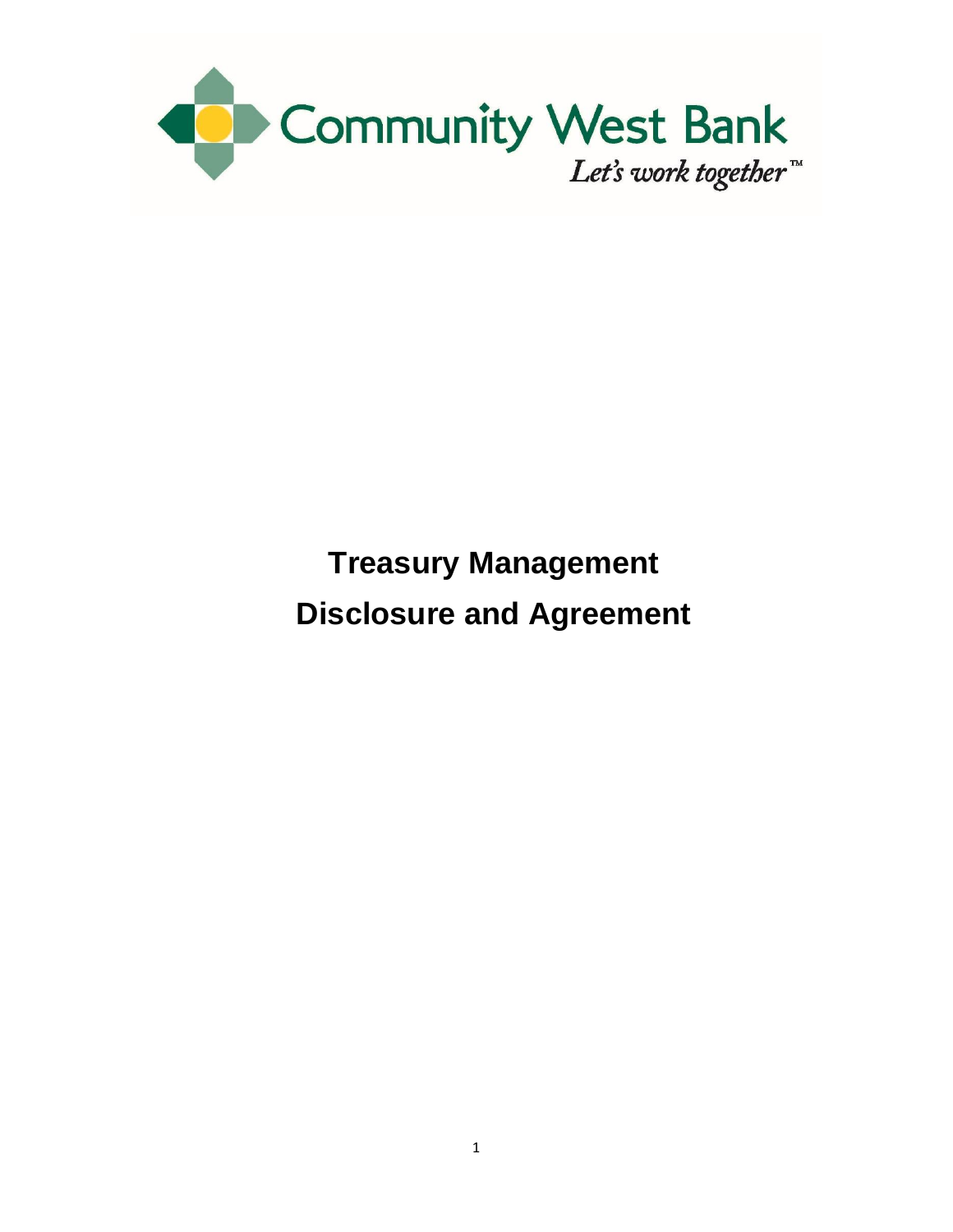

# **TABLE OF CONTENTS**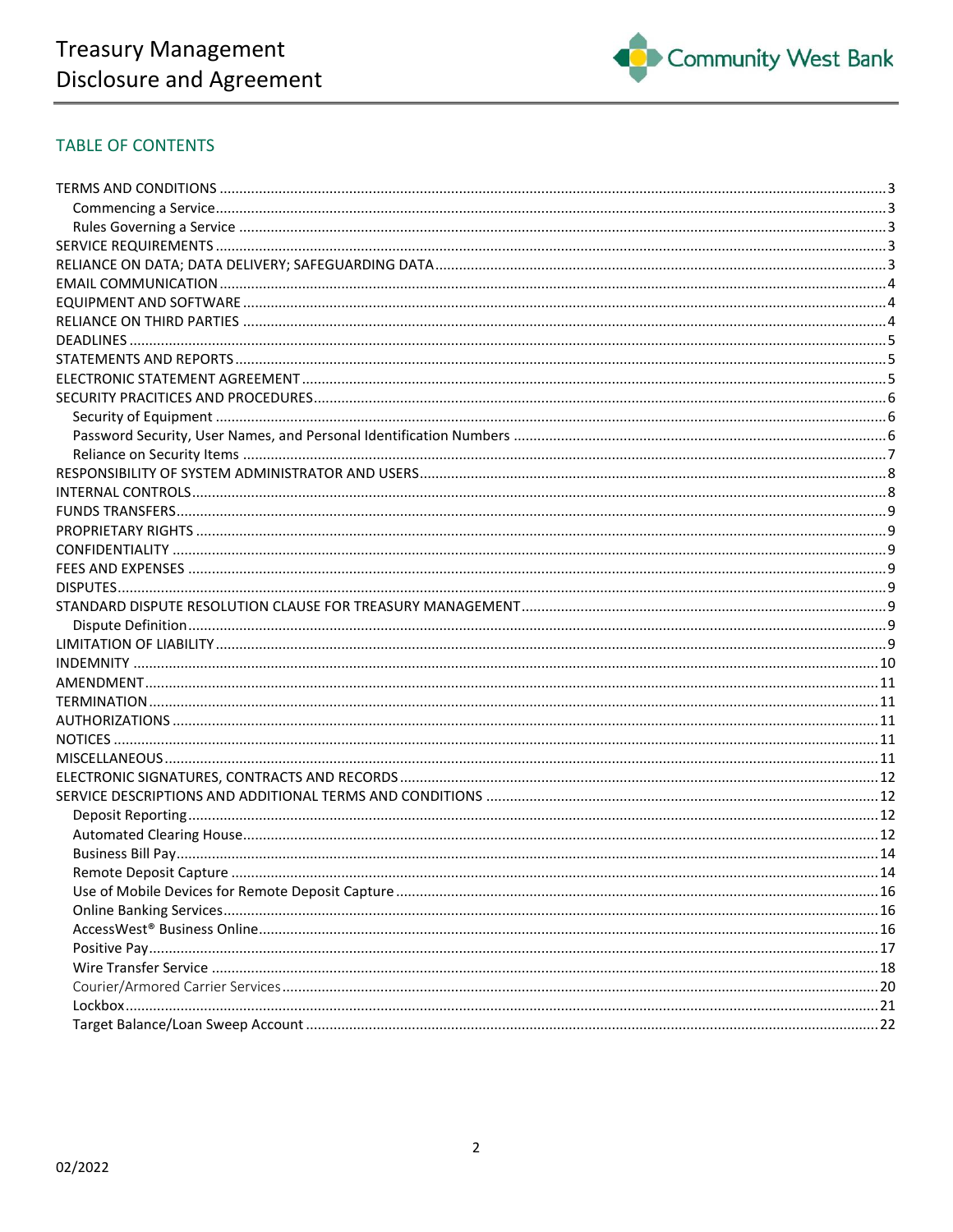

# <span id="page-2-0"></span>TERMS AND CONDITIONS

This Agreement contains the general terms, conditions and service descriptions governing each Community West Bank Treasury Management product (a "Service"). These terms and conditions shall be construed and the rights and obligations of the parties determined in accordance with California law, except as otherwise stated below.

As used herein, the terms "we," "our," "us" and "CWB" mean Community West Bank.

The terms "you" and "your" mean you, our client, using a Service and anyone acting on your behalf. The term "Business Day" is any day on which our headquarters office or branch offices are open to the public to conduct substantially all business functions. The term does not include Saturdays, Sundays and holidays when our headquarters office or branch offices are closed.

#### <span id="page-2-1"></span>Commencing a Service

Prior to commencing a Service, you will open and maintain with us one or more demand deposit, or other deposit accounts (individually "Account" and collectively "Accounts") as we shall require to provide you a Service. You shall maintain in each Account good and collected funds sufficient to conduct each transaction on the Account. We shall have no obligation to conduct a transaction that may result in an overdraft in an Account.

If an overdraft is created in any Account, you shall repay the overdraft and shall pay any associated service fees at once. If a Service requires us to extend credit to you or on your behalf, you shall meet our credit criteria.

You authorize us to obtain information about your credit history or financial situation from third parties in order to open an Account or to provide a Service. You will provide us information about your financial situation from time to time as we may reasonably request. You shall immediately advise us of any material adverse change in your financial condition.

The Service will commence upon completion of the Service Requirements stated below and acceptance by us.

#### <span id="page-2-2"></span>Rules Governing a Service

Each Service is subject to its user guide, processing description, procedures, instructions, online help screens, or other documentation (collectively "User Documentation") provided to you by us from time to time. In addition, each Service is subject to the applicable provisions of any software license affecting the Service; the Operating Rules of the National Automated Clearing House Association ("NACHA Rules") and the rules of any other funds transfer system or clearing house through which funds are sent when we provide a Service, as the same may be amended from time to time; the laws of the state of California (without reference to the conflict of law rules of California); and applicable Federal law and regulations. Accounts established in connection with a Service are subject to the terms and conditions in our Account Agreement and Disclosures brochure, the applicable account agreement (signature card) for the Account(s) and the applicable fee schedule(s) as amended from time to time. The terms and conditions of the current Account Agreement and Disclosure are incorporated herein by this reference. In the event of a conflict between this Agreement, the Terms and Conditions of Your Account, and the other agreements, disclosures, or schedules to which an Account is subject, the terms and conditions of this Agreement shall control.

# <span id="page-2-3"></span>SERVICE REQUIREMENTS

You will furnish us all data, documents, authorizations and agreements we require in order to provide a Service (collectively "Data"), and you must do so in the form and within the time we require. You will make and retain copies of all Data provided to us. You are responsible for the accuracy, completeness and authenticity of all Data submitted to us.

All checks, drafts, deposit slips, and files used in connection with a Service shall meet our specifications. You will provide samples of the checks, drafts, deposit slips or files purchased or created by you for use in connection with a Service for our approval at least fifteen (15) days prior to proposed use or as required by terms of the Service.

# <span id="page-2-4"></span>RELIANCE ON DATA; DATA DELIVERY; SAFEGUARDING DATA

We are entitled to rely and act upon the Data submitted by you to us and we shall have no obligation or responsibility to audit, check or otherwise verify the Data. If the Data submitted by you to us is incomplete, not in our required format or if we discover an error in the Data, we may delay performance of a Service and, at our option, require you to correct, complete or resubmit the Data. If Data is delivered late to us for any reason, we may also delay performance of a Service. Any delay allowed hereunder may be for such time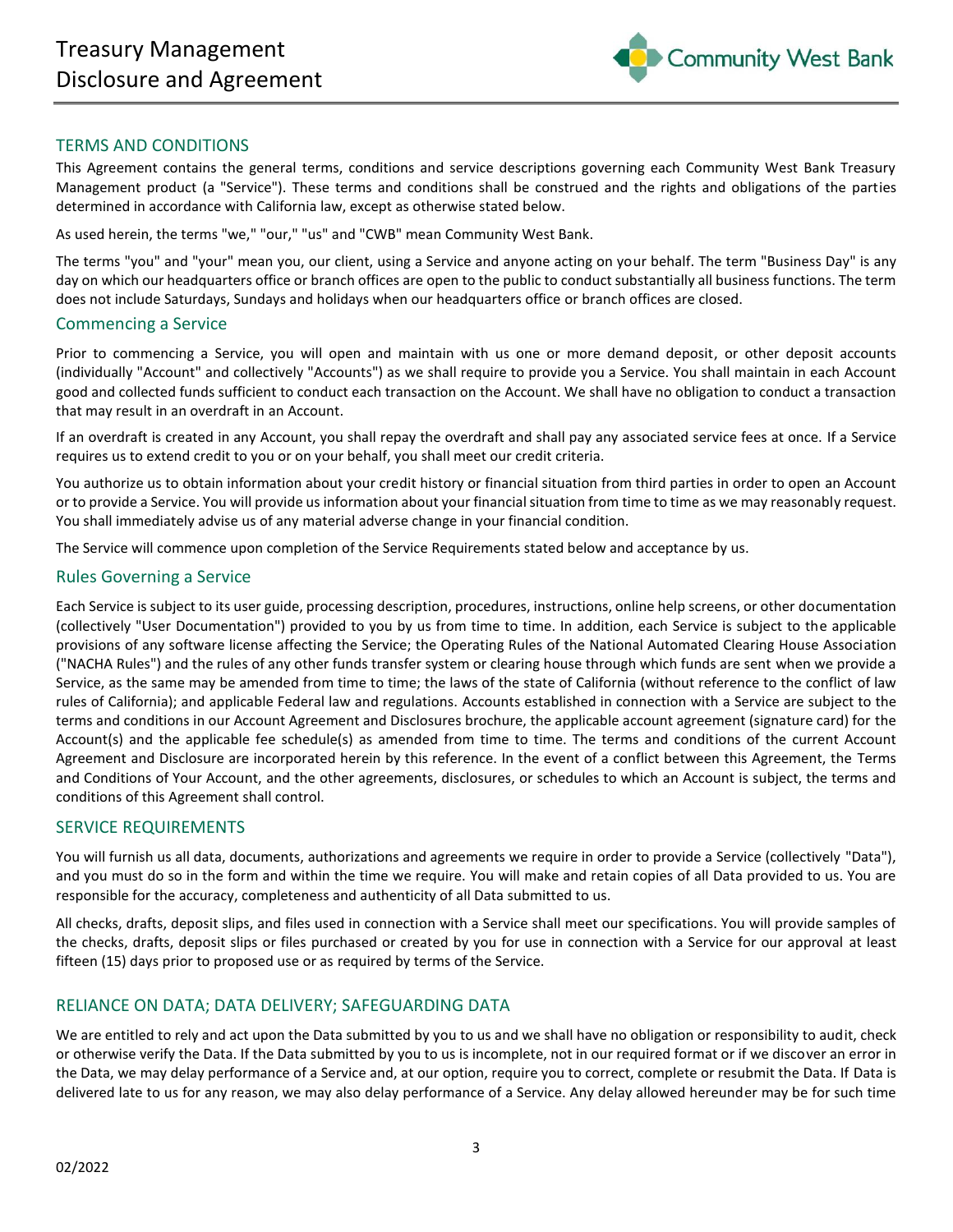

as we determine. We shall be entitled to additional compensation for our cost or expense attributable to a delay. We will attempt to notify you prior to incurring any additional expense for which you will be liable but we are not required to do so.

Data furnished by you to us in connection with a Service will be safeguarded by us to the same extent that we safeguard our own similar data. We acknowledge your Data to be your proprietary information and we will not use your Data without your prior consent except to provide a Service and for other purposes as required or permitted by law. See our Privacy statements at www.CommunityWestBank.com.

# <span id="page-3-0"></span>EMAIL COMMUNICATION

If you attempt to communicate with us by electronic mail ("email"), we may not read your email immediately. You should not rely on email if you need to communicate with us immediately. If the email you send to us is not secure, the Data or other information contained in it may be read by unauthorized persons. We are not responsible for the acts of unauthorized persons.

# <span id="page-3-1"></span>EQUIPMENT AND SOFTWARE

The provision of a Service may require that you maintain equipment and software that is compatible with our systems or the systems of our vendors and maintains at least the level of security we require. We may change our requirements from time to time and you are responsible to meet our requirements. Unless we provide otherwise, you are solely responsible for the selection, installation, maintenance and operation of your equipment and software. You will, at your own cost and expense, maintain in good working order all hardware and equipment necessary for a service and implement, on a regular basis, back-up measures to a service. We assume no responsibility with respect to any errors, failures, or malfunctions of your equipment or software, or for any computer virus or related problems that may occur with your use of any computer or telecommunication network.

To use a Service, you must have your own Internet Service Provider ("ISP") or other means of accessing the Internet, the necessary computer equipment, and a compatible browser supporting 256-bit encryption. We do not endorse or provide an ISP or other means of accessing the Internet. If you obtain an ISP or other means of accessing the Internet, you may incur charges from your ISP or other Internet access provider. We are not responsible for the actions or inactions of your ISP or other Internet access provider. Software, ISP or other Internet access provider requirements may change from time to time and may affect your ability to access a Service. We are not responsible for any error, failure or malfunction of your computer or software, or for any computer virus or related problem that may occur with your use of a Service. We are not responsible for any security breach, compromise, intrusion, misuse and/or failure on or involving your firewall, computer hardware, computer software, computer network and/or systems, and/or any other hardware and/or software (collectively, your "Computer System") through which you access a Service, including, without limitation, any virus, worm, trojan horse, malware, spyware, or other similar harmful or malicious software, program or application on your Computer System. Furthermore, we are not liable for (a) any unauthorized access to your accounts via a Service, (b) any unauthorized transactions that may occur on your accounts and/or (c) any losses, damages, liabilities, costs and expenses (including attorney's fees) (collectively, "Losses") to you arising by reason and/or as a result of any such security breach, compromise, intrusion, misuse and/or failure of your Computer System.

EXCEPT AS OTHERWISE EXPRESSLY PROVIDED IN THIS AGREEMENT, YOU UNDERSTAND AND AGREE THAT YOUR USE OF A SERVICE IS AT YOUR SOLE RISK AND THAT THE SERVICE AND ANY INFORMATION, COMPUTER EQUIPMENT AND COMPUTER SOFTWARE MADE AVAILABLE TO YOU FOR USE IN CONNECTION WITH A SERVICE, IS PROVIDED ON AN "AS IS," "WHERE IS," AND "WHERE AVAILABLE" BASIS, AND ARE SUBJECT TO CHANGE AT ANY TIME WITHOUT NOTICE TO YOU. YOU HAVE KNOWLEDGE THAT WE MAKE NO WARRANTY THAT A SERVICE WILL BE UNINTERRUPTED, TIMELY, AND SECURE OR ERROR- FREE UNLESS OTHERWISE EXPRESSLY STATED IN THIS AGREEMENT. TO THE FULLEST EXTENT PERMITTED BY LAW, WE DISCLAIM ALL REPRESENTATIONS, WARRANTIES AND CONDITIONS OF ANY KIND (EXPRESS, IMPLIED, STATUTORY OR OTHERWISE, INCLUDING, BUT NOT LIMITED TO, THE WARRANTIES OF MERCHANTABILITY, FITNESS OR SUITABILITY FOR A PARTICULAR PURPOSE, TITLE AND NON- INFRINGEMENT OF PROPRIETARY RIGHTS) AS TO A SERVICE AND ALL INFORMATION, COMPUTER EQUIPMENT AND COMPUTER SOFTWARE INCLUDED IN OR ACCESSIBLE FROM A SERVICE. NO LICENSE TO YOU IS IMPLIED IN THESE DISCLAIMERS.

# <span id="page-3-2"></span>RELIANCE ON THIRD PARTIES

The provision of a Service may depend upon your or our ability to obtain and provide access to third-party networks including telecommunication networks. In the event any third-party network is unavailable or in the event we determine, at our discretion, that we are unable to continue providing any third-party network access, we may discontinue the related Service or may provide the Service through an alternate third-party network. In such situations, we shall have no liability for the unavailability of access.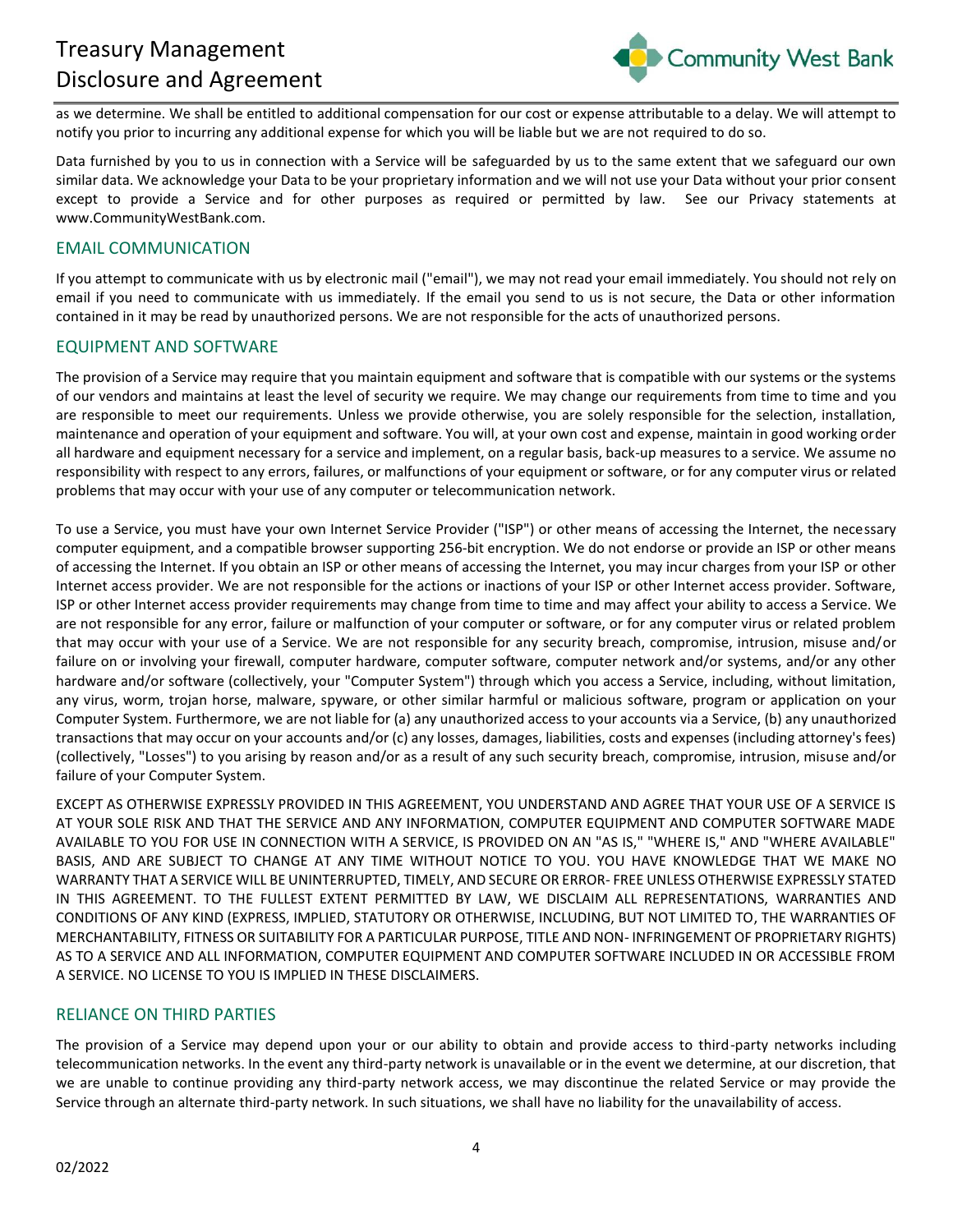

If an ISP is required to provide a Service you must obtain your own ISP and you are responsible for the ISP fees. We do not endorse or provide an ISP.

You may use a messenger or other courier or armored carrier approved and authorized by us, to deliver to us or to receive from us Data and banking transactions. You acknowledge that any such courier is your agent, unless otherwise stated, and that we shall have no responsibility or liability for any Data or transaction until the Data or transaction is actually received and receipted by us at our designated location. Even if we shall agree to pay for the cost of the courier, you assume all risk of loss of Data or transactions while in the possession of the courier. You are responsible for reconstruction of all your Data or transactions in the event of its destruction or loss.

#### <span id="page-4-0"></span>DEADLINES

A Service may be subject to deadlines or processing cutoff times as described in the applicable User Documentation for the Service or otherwise communicated to you by us from time to time. Instructions or Data received after a deadline or cutoff time are deemed received on our next Business Day. We may accept and attempt to process instructions or Data received by us after our deadline or cutoff times, but we shall have no obligation to do so and shall not be responsible if we accept and attempt to process instructions or Data and are unable to do so until our next Business Day.

#### <span id="page-4-1"></span>STATEMENTS AND REPORTS

You shall promptly review the reports and statements provided to you by us for accuracy and completeness. You shall immediately notify us of any error in a report or statement provided to you. Reports and statements for which no notice of error is received within ten (10) Business Days shall be deemed correct.

# <span id="page-4-2"></span>ELECTRONIC STATEMENT AGREEMENT

You agree to the following provisions regarding Electronic Statements ("eStatements"):

- 1. You are enrolling in the eStatement service through AccessWest® business online banking, and you are affirmatively consenting to receive your designated loan, checking and/or savings periodic account statements electronically. If your Community West Bank account(s) is owned jointly with another person(s), any one of you may consent to receive electronic disclosures and eStatements and that person's election to access eStatements shall apply to all of you. The person submitting this consent to the Agreement represents and warrants that they are authorized to do so on behalf of all owners, that they have informed or will inform all other account owners of this change and will indemnify and hold Community West Bank harmless for failure to do so.
	- a. Indemnification. The person submitting this consent to the Agreement shall defend, indemnify and hold Bank and its affiliates, and each of their members, managers, officers, directors, shareholders, employees, contractors, agents and representatives harmless from and against any and all claims, suits, damages, liabilities, costs and expenses (including reasonable attorney fees) arising out of or resulting from (i) violation of this Agreement or applicable law, (ii) misuse of this Agreement, or (iii) the submission of this consent to the Agreement.
- 2. You are agreeing to discontinue the receipt of a paper statement for the account(s) you designate for eStatements.
- 3. You agree to receive bank notices and regulatory notices through the Bank's website or online banking site.
- 4. You have the right to revoke your consent at any time to eStatements and instead receive paper statements.
	- a. You must contact us via email at cwbcashmanagement@communitywestbank.com or by contacting us at (844) 830-5346.
	- b. A fee for paper statements may be assessed.
- 5. You must notify us about any change in your email address.
	- a. You must contact us via email at cwbcashmanagement@communitywestbank.com or by contacting us at (844) 830-5346.

#### Technical Requirements:

- 1. A personal computer with internet access.
- 2. Enrolled in Online Banking with Community West Bank.
- 3. Software which permits you to receive and access Portable Document Format or "PDF" files, such as Adobe Acrobat Reader.
- 4. To retain a copy of the eStatements and other documents, your device must have the ability to download and store or print PDF files.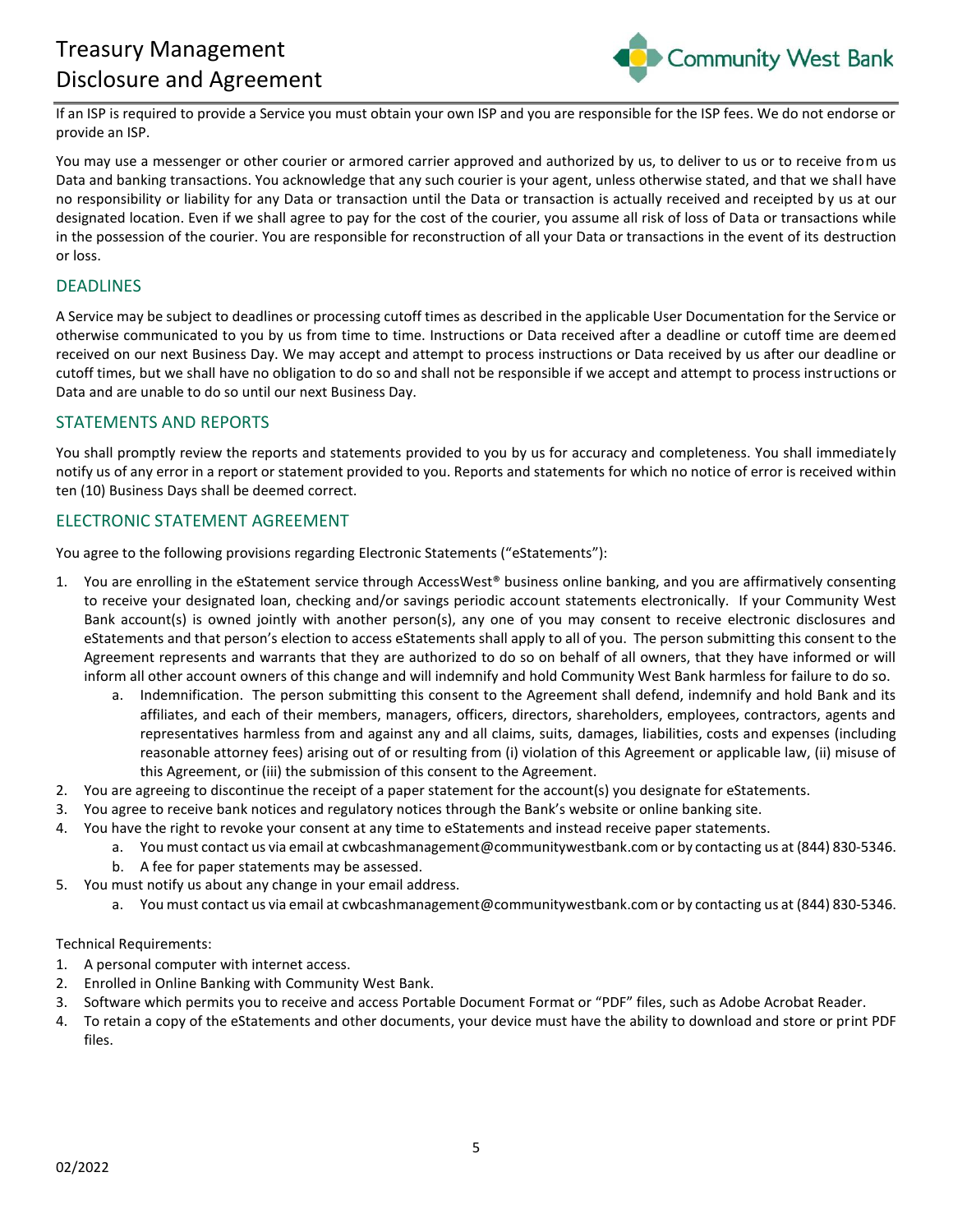

# <span id="page-5-0"></span>SECURITY PRACITICES AND PROCEDURES

# <span id="page-5-1"></span>Security of Equipment

You will maintain and regularly update the security of your computer system using anti-virus software programs and other deterrent systems reasonably necessary to prevent unauthorized access to your computer system. You shall take reasonable precautions to prevent the introduction of any disabling procedures (including, but not limited to, software lock, malicious logic, worm, trojan horse, bug, time bomb, etc.) into your software or our software. You are responsible for your failure to maintain or update the protection of your computer system and we are never liable to you for any loss arising by reason of your failure to do so.

Without limiting this provision in any way, you acknowledge and agree that a Service may require you to communicate with us via email, the Internet and/or other electronic means and that such communications could fall victim to interception and/or access by unauthorized third parties. We require you to utilize prudent and reasonable computer hardware and software security measures and Security Items (as hereinafter defined) and to follow certain minimum security practices and procedures ("Security Practices and Procedures") in order to reduce the risk of unauthorized access to and use of your accounts via a Service by third parties. YOU ACKNOWLEDGE AND AGREE THAT YOUR FAILURE TO UTILIZE SUCH COMPUTER HARDWARE AND SOFTWARE SECURITY MEASURES AND SECURITY ITEMS AND/OR TO FOLLOW SUCH SECURITY PRACTICES AND PROCEDURES SHALL RELIEVE US OF ANY LIABILITY TO YOU FOR UNAUTHORIZED ACCESS TO AND/OR USE OF YOUR ACCOUNTS OR UNAUTHORIZED TRANSACTIONS INITIATED ON YOUR ACCOUNTS THROUGH A SERVICE.

In order to maintain secure communications and reduce fraud, you agree to protect the security of your username, personal identification numbers, passwords, security tokens, codes, marks, signs, public keys or other means of identification (each, a "Security Item" and collectively, "Security Items") to access and/or use your accounts via a Service. Among other things, you agree to maintain and regularly update the security of your computer system through which you access a Service, including, without limitation, by installing, maintaining and regularly updating antivirus and antispyware identification and removal software. You shall take all commercially reasonable precautions to prevent the introduction of any disabling procedures (including, but not limited to, a software lock, malicious logic, worm, trojan horse, bug or time bomb, etc.) into your software or our software that might disrupt our equipment or software, or the equipment or software of other users of this Service. We reserve the right to block your access to a Service in order to maintain and/or restore security to the Service, communitywestbank.com website (and/or CWB-related website) and/or any other CWB systems if we believe in our sole and absolute discretion that any of your Security Items has been or may be obtained or is being used or may be used by any unauthorized person.

YOUR FAILURE TO INSTALL, MAINTAIN AND/OR REGULARLY UPDATE ANTIVIRUS AND ANTISPYWARE IDENTIFICATION AND REMOVAL SOFTWARE SHALL RELIEVE US FROM RESPONSIBILITY FOR ANY LOSSES TO YOU ATTRIBUTABLE TO SUCH FAILURE, EXCEPT AS MAY OTHERWISE BE REQUIRED BY LAW.

WITH RESPECT TO BUSINESS CUSTOMERS, WE SHALL NOT BE LIABLE TO YOUR FOR ANY LOSSES ARISING BY REASON OF YOUR FAILURE TO MAINTAIN THE SECURITY OF YOUR COMPUTER SYSTEM.

You agree that complying with the Security Practices and Procedures shall not relieve you of your obligation and responsibility to exercise independent judgment about security and additional steps or procedures needed to prevent cyber fraud, unauthorized access to and/or use of your accounts via a Service.

Accordingly, you agree to take all additional commercially reasonable security measures in using the Service as circumstances may dictate over time. You further agree to take all commercially reasonable security measures necessary to prevent disruption to the operations of CWB's computer systems and the Service.

# <span id="page-5-2"></span>Password Security, User Names, and Personal Identification Numbers

We have established security procedures to be followed in connection with online services and mobile services using the Internet ("Security Procedures") for the purpose of verifying that a payment order or other instruction is from you. You understand and agree that the Security Procedures are chosen by you and are intended to determine whether (1) access to the online service or mobile service is by authorized persons, and (2) any instructions or other transmissions received by CWB through the Internet ("Instructions") are authorized, but that the Security Procedures are not (unless otherwise specified in writing) intended to detect any errors in the content or transmission of such Instructions. You shall promptly notify us of any suspected breach of security of the online banking or mobile banking services (whether or not involving Bank employees) of which you have knowledge. We will distribute passwords, verification codes or other Security Items, which are a part of and included in the Security Procedures, directly to you. You agree to be bound irrevocably by any instructions received by us through the online service or mobile service using the Internet ("Instructions")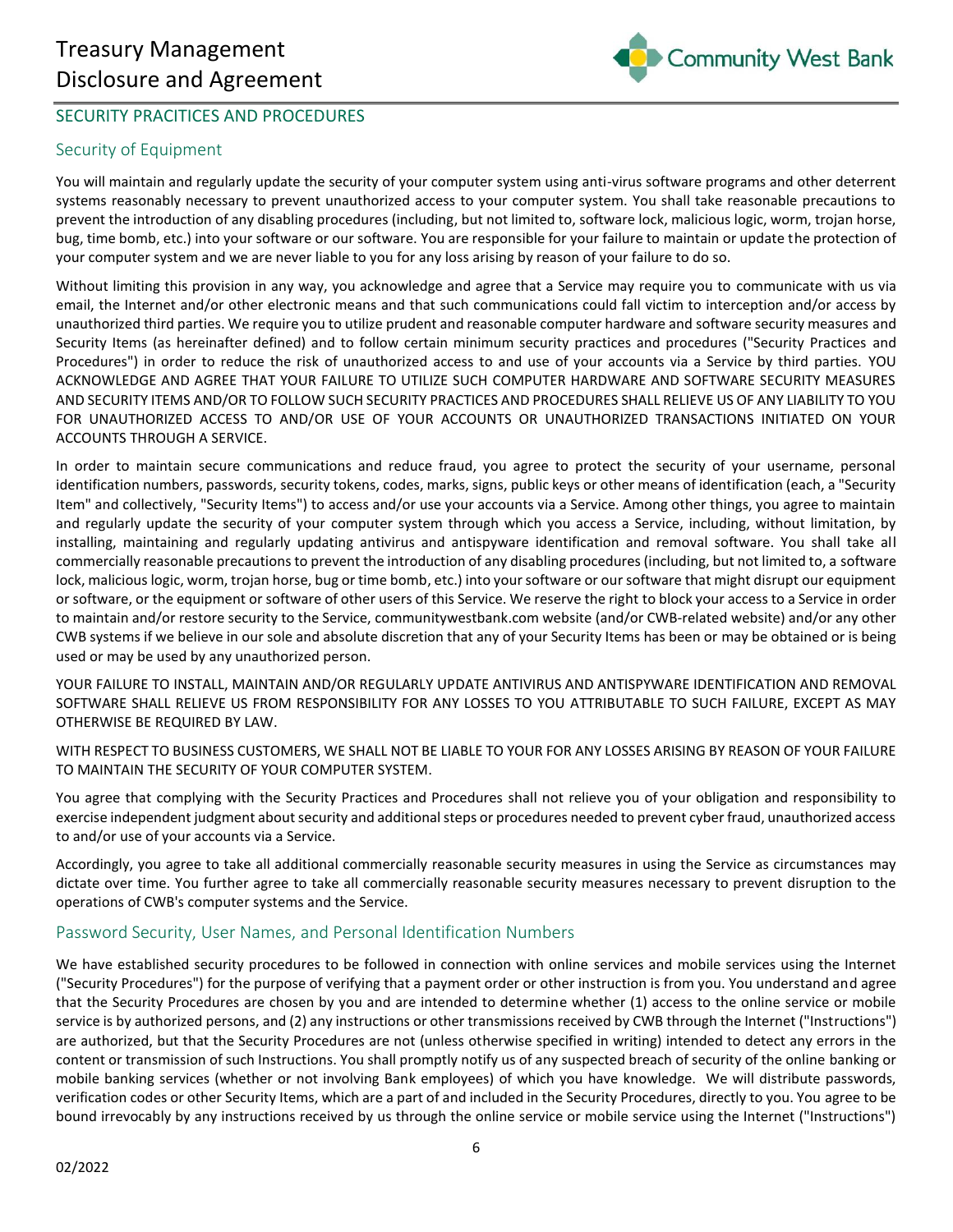

and accepted and authenticated by us in compliance with the Security Procedures, whether or not authorized. When you use an online service or mobile service, you acknowledge that you have been advised of the various Security Procedures employed by us, that you understand and agree to them, and that the Instructions you issue to us by means of the Internet under this Agreement will employ the Security Procedures. You agree that the Security Procedure used by you is a commercially reasonable method of providing security against unauthorized payment orders. We reserve the right to change the Security Procedures upon reasonable written notice to you, provided that we may change the Security Procedures immediately without prior notice if we determine that such action is necessary to address a security risk, in which case we shall notify you of the change as soon as is practicable after the change. Any change to the Security Procedures undertaken or proposed by us shall not reduce or impair the level of security provided for the online banking or mobile banking services.

You understand that all passwords, user names, and Personal Identification Numbers ("PINs"), (individually a "Security Item" and collectively "Security Items") that we may require you to use and the security instructions we may require you to follow in connection with a Service are part of our security procedures for the Service are confidential. If required for a Service, you shall appoint a System Administrator or contact person authorized to act on your behalf in assigning Security Items and functionality and in originating or confirming instructions for a Service. If permitted by a Service you may appoint more than one System Administrator. You agree to notify us at once in writing of any change in your System Administrator or contact person, or any of them. You agree to safeguard the Security Items and security instructions at all times and to establish and maintain procedures to assure their confidentiality. You agree not to disclose the Security Items and security instructions to any person or entity except your authorized personnel with a need to know. You shall adhere to the Security Practices and Procedures we provide you from time to time. You agree to train employees, as applicable, regarding the risks associated with any sharing or disclosure of Security Items and security instructions (including but not limited to sharing with other employees, if any) and will maintain procedures to prevent unauthorized disclosures and use of Security Items and security instructions. Your failure to provide such training and/or maintain such procedures which contributes to a loss or damage to you or onto your account (including, without limitations, any loss of funds deposited [or intent ended to be deposited] in it) to an unauthorized transfer of funds shall relieve us of responsibility or liability for the losses or damage otherwise attributable to us, to the extent of your contribution. If any Service is terminated for any reason, you will, with respect to that Service, (i) immediately cease using the related Security Items and (ii) return to us all related Security Items and security instructions we provided to you or, at our option, destroy any related Security Items and security instructions. You will advise us at once in the event you believe a Security Item or security instruction has been compromised by unauthorized disclosure.

You understand that actions not part of our standard security procedures that we may take to detect an erroneous transaction or unauthorized request or instruction are determined at our sole discretion. Such actions shall not be deemed a part of our standard security procedures and we are not liable to you if we do not use such actions or any of them in each circumstance.

You understand that one or more of the Services may require you to contact us using the Internet or other electronic means. You understand that the Internet and other electronic means of communication may enable the communication to be accessed by unauthorized third parties. You understand that the equipment and software security levels we require including the use of secure file transmission protocol ("SFTP") and the use of the Security Items and security instructions are intended to minimize the risk of access by unauthorized third parties. Your failure to maintain our required security levels or your failure to use our required Security Items and to follow our required security instructions shall relieve us of any liability to you for unauthorized access to your accounts or unauthorized transactions initiated on your accounts arising by reason of your failure.

As part of our security procedures, we may establish a dollar limitation for transactions initiated by you. If we establish a limitation, we will advise you of the amount of that limitation.

# <span id="page-6-0"></span>Reliance on Security Items

We may require that you initiate or authenticate transactions under a Service, including but not limited to transactions involving the deposit or the withdrawal of funds from any deposit account maintained with us set up on a Service, using one or more Security Items.

The account transactions that you initiated or authenticated through a Service using one or more Security Items shall be deemed authorized transactions and we are entitled to rely upon the Security Item or Security Items provided to us in accordance with our Security Practices and Procedures to initiate or authenticate each such transaction whether or not authorized and WITHOUT REGARD TO THE SIGNING AUTHORITY ON THE ACCOUNT.

You are responsible for maintaining the confidentiality and security of your Security Items that we may require you to use and the security instructions we may require you to follow in connection with the Security Practices and Procedures, and you are responsible for the use of such Security Items.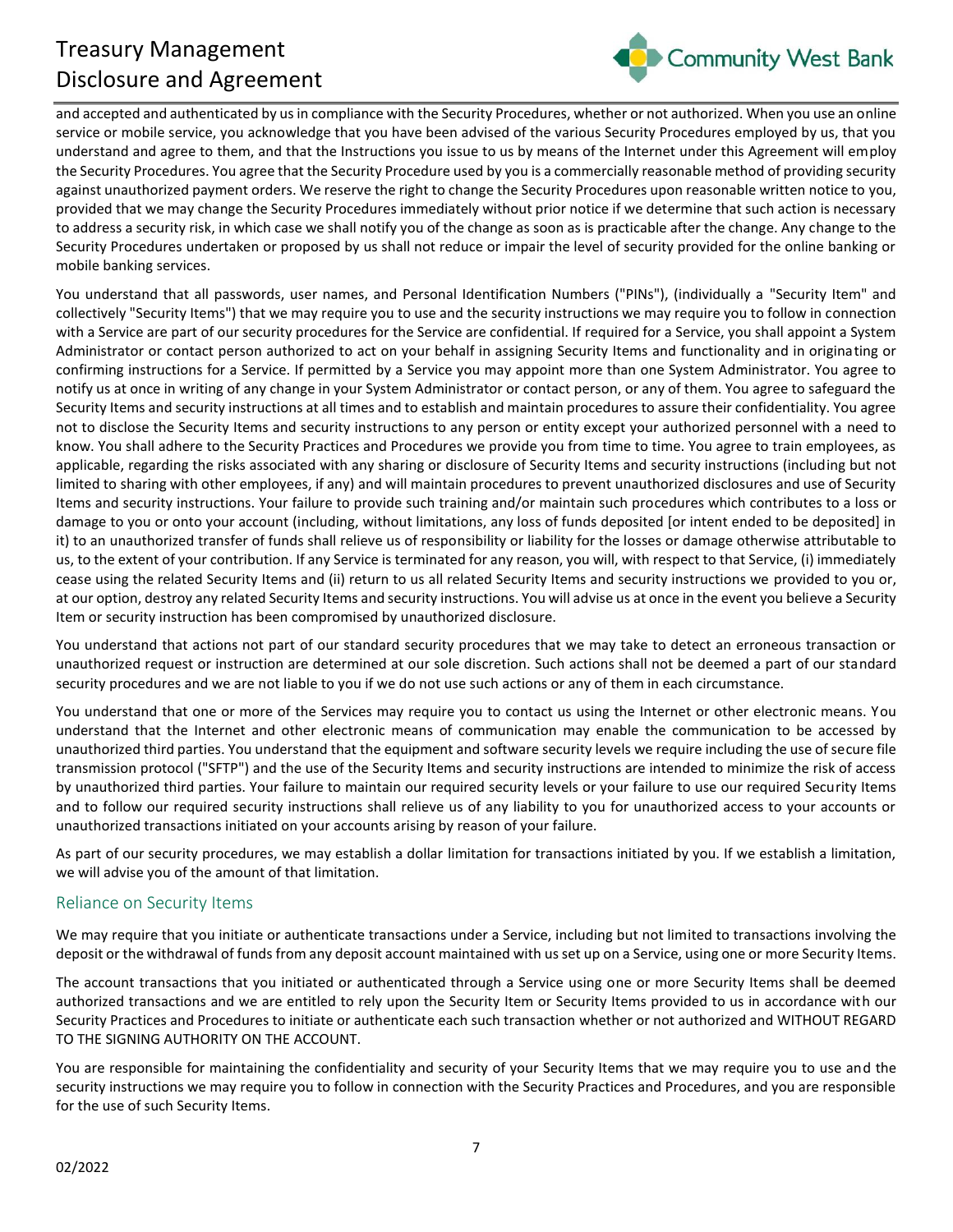

For business clients, if required for your access to or use of a Service, you shall appoint a System Administrator or contact person authorized to act on your behalf in assigning Security Items and functionality and in originating or confirming instructions for a Service.

You agree to retain exclusive control of the Security Items and not to disclose the Security Items and security instructions to any person or entity except, as applicable, to your authorized personnel with a need to know. You shall adhere to the Security Practices and Procedures regarding Security Items that we provide you from time to time. You agree to train employees, as applicable, regarding the risks associated with the sharing, disclosure, and appropriate handling of Security Items and security instructions (including, but not limited to, sharing with other employees, if any) and will maintain procedures to prevent unauthorized disclosure and use of Security Items and security instructions. Your failure to provide such training and/or maintain such procedures shall relieve us of liability for losses relating to your account (including, without limitation, any loss of funds deposited [or intended to be deposited] therein) to the extent that such failure contributes thereto.

If a third party by whatever means obtains your Security Items, we are authorized to rely upon and assume without further inquiry that the party to whom you disclose such Security Items is authorized to do anything that you can do with the Security Item at any time. We are not liable for any Losses arising from the use of your Security Items by any such third party whether the use is within the scope of your intended authorization or not. FAILURE TO PROTECT SECURITY ITEMS MAY ALLOW AN UNAUTHORIZED PERSON ACCESS TO YOUR ACCOUNTS AND/OR YOUR INFORMATION RELATING TO THEM, AND ENABLE THAT UNAUTHORIZED PERSON TO CONDUCT TRANSACTIONS ON YOUR ACCOUNT. TO THE MAXIMUM EXTENT PERMITTED BY APPLICABLE LAW, YOU AGREE TO ASSUME FULL AND COMPLETE LIABILITY ARISING FROM UNAUTHORIZED USE OF SECURITY ITEMS.

You will advise us at once in the event you believe a Security Item or security instruction has been compromised by unauthorized disclosure. You understand that actions not part of our Security Practices and Procedures that we may take to detect an erroneous transaction or unauthorized request or instruction are determined at our sole discretion. Such actions shall not be deemed a part of our Security Practices and Procedures and we are not liable to you if we do not use such actions or any of them in each circumstance.

You agree to properly maintain all accounts you have with us, to comply with the rules governing these accounts, and to pay any fees associated with the use or maintenance of these accounts.

# <span id="page-7-0"></span>RESPONSIBILITY OF SYSTEM ADMINISTRATOR AND USERS

When a Service requires that you designate a System Administrator, the System Administrator you designate is responsible to identify persons authorized to access and use the Service and is also responsible to assign to such persons Security Items (passwords, user names and PINs) which are required by us for such access and use. (PLEASE NOTE, your System Administrator may designate one or more Users with similar authority to your System Administrator. You and your System Administrator are responsible to control the actions of any System Administrator or User.) By using the Security Items the persons assigned Security Items will be able to conduct transactions on any deposit account set up on a Service. Transactions include but are not limited to viewing information from the accounts set up on the Service, transferring funds between accounts set up on the Service and transferring funds from such accounts to third parties, depending on the Service being provided. You understand and agree that any System Administrator may assign Security Items to persons not otherwise authorized to sign and conduct transactions on one or more deposit accounts set up on the Service. Such an assignment will result in a change in signing authority on each deposit account set up on the Service. Transactions initiated in accordance with our requirements for a Service using Security Items are deemed authorized notwithstanding the signing authority otherwise stated in the deposit account agreement or applicable signature card. You are responsible to control and monitor your System Administrator and any Users to ensure that your Security Items are known only to and used only by the person or persons you intend to be properly authorized to access and use a Service. FAILURE TO PROTECT SECURITY ITEMS MAY ALLOW AN UNAUTHORIZED PARTY ACCESS TO YOUR ACCOUNTS AND YOUR ACCOUNT INFORMATION AND ENABLE THAT PARTY TO CONDUCT TRANSACTIONS ON YOUR ACCOUNT. YOU ASSUME THE RISK OF UNAUTHORIZED USE OF SECURITY ITEMS. YOU ARE RESPONSIBLE FOR THE ACTS OF EACH SYSTEM ADMINISTRATOR AND ANY USER ADMINISTRATOR AND YOU ASSUME THE RISK OF LOSS FOR ALL SUCH ACTS.

# <span id="page-7-1"></span>INTERNAL CONTROLS

We strongly recommend that all clients maintain reasonable internal control.

As a business client, you are required to and shall maintain commercially reasonable internal controls, including but not limited to, segregation of certain duties, such as accounts payable and accounts receivable and initiation and confirmation of transaction, to help prevent the misuse of your accounts. WE SHALL NOT BE LIABLE TO YOU FOR ANY LOSSES ARISING BY REASON OF YOUR FAILURE TO MAINTAIN COMMERCIALLY REASONABLE INTERNAL CONTROLS.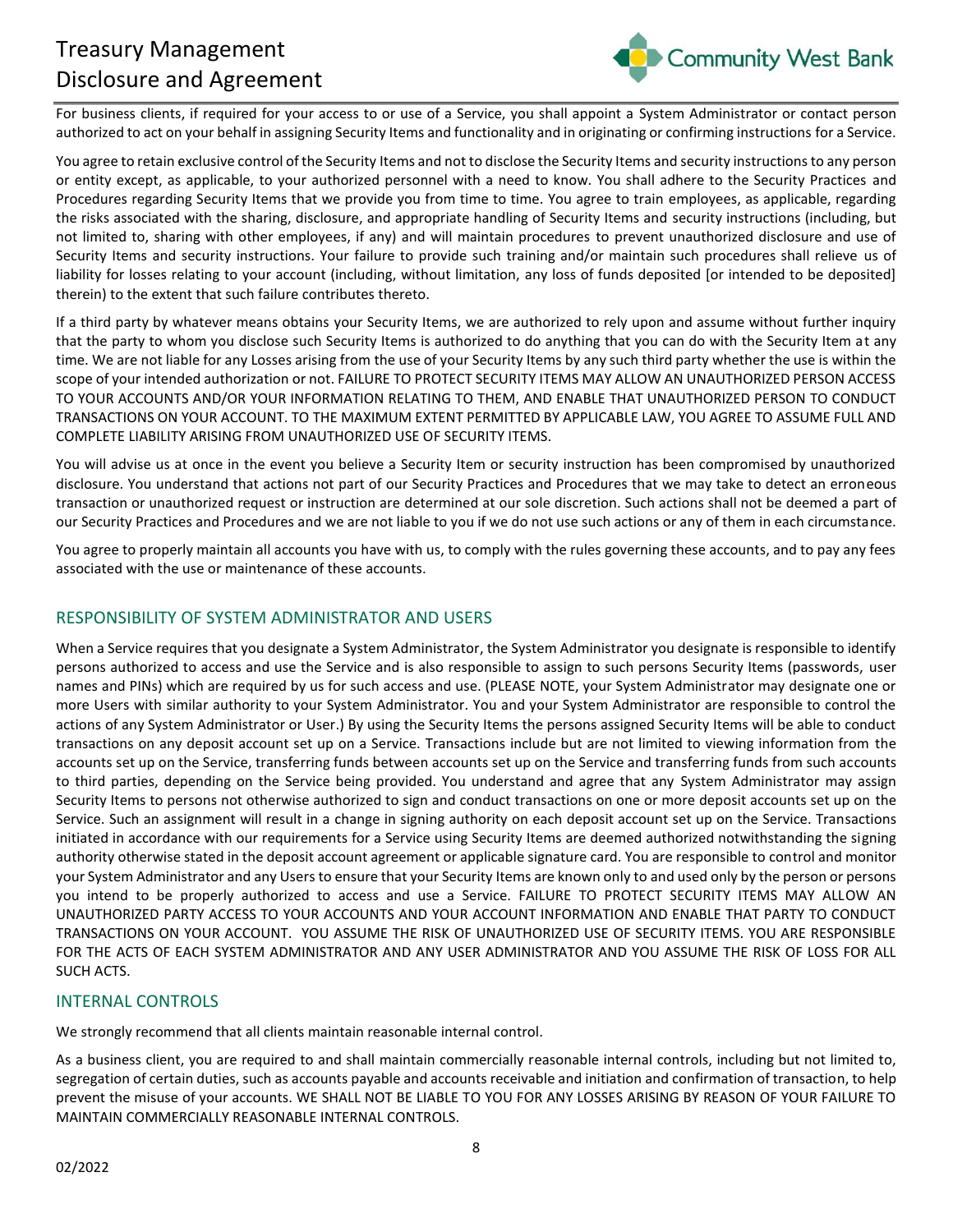

#### <span id="page-8-0"></span>FUNDS TRANSFERS

If a funds transfer instruction (as defined in Division 11 of the California Uniform Commercial Code) is received, deemed authorized and processed by means of the Security Procedures you agree upon for the Service, you acknowledge that you are responsible to pay the amount of the funds transfer even if the instruction is in error or is fraudulent. You acknowledge that the recipient of a funds transfer instruction may pay solely on the basis of the account or other identifying number in the instruction even if the name of the beneficiary and the number on the records of the recipient do not agree. You acknowledge that we are not responsible to provide you notice of an incoming funds transfer upon receipt and that we may provide notice to you on your account statement.

#### <span id="page-8-1"></span>PROPRIETARY RIGHTS

You acknowledge that all computer programs, systems and software used in providing a Service and all information relating to them, including but not limited to User Documentation, is our property and has great commercial value to us. You shall not disclose information about this property without our prior written consent, and you shall not acquire any proprietary interest or right in this property as a result of your use of a Service. This provision shall survive the termination of the Service.

#### <span id="page-8-2"></span>CONFIDENTIALITY

You and we acknowledge that all information concerning the other party provided in connection with a Service shall be maintained in confidence and shall not be used or disclosed to any third party without prior written consent, except as may be necessary to perform a Service or as required or permitted by applicable law or regulation.

#### <span id="page-8-3"></span>FEES AND EXPENSES

You shall pay our fees, charges and other costs and expenses for each Service as specified in the applicable schedule of fees and charges or other document(s) provided to you from time to time as well as the fees and charges of others necessary to provide a Service. We reserve the right to change our fees and charges at any time. Refer to the most recent applicable schedule of fees for the services provided to you.

#### <span id="page-8-4"></span>DISPUTES

# <span id="page-8-5"></span>STANDARD DISPUTE RESOLUTION CLAUSE FOR TREASURY MANAGEMENT

Maintaining a good relationship with you is very important to us. If you have a problem, misunderstanding or concern about your account, a service we provide you or any matter that involves your relationship with us, you should contact us immediately. We often find your telephone call, email or visit to your branch gives us the opportunity to resolve the matter as quickly as possible. However, if you and we are not able to resolve differences informally, you agree that by opening or maintaining a deposit account or safe deposit box, by entering into any agreement with us which incorporates the terms and conditions of this Treasury Management Services Disclosure and Agreement, or by accepting a banking service from us, that, at our request or at your request, any and all disputes between you and us, regardless of when they arose, will be resolved. Resolving account disputes provisions of CWB's then current terms and conditions of your account.

Any dispute arising out of or relating to a Service which you and we are unable to resolve informally shall be submitted for resolution in accordance with the terms of the Community West Bank Standard Dispute Resolution Clause for Treasury Management, subject to resolution accordance with the terms and conditions of your account disclosure.

#### <span id="page-8-6"></span>Dispute Definition

A "dispute" is any disagreement between you and us which you and we are not able to resolve informally. It includes any claim or controversy of any kind which arises out of or is related to this Treasury Management Services Disclosure and Agreement and any service provided by us. "Dispute" includes claims based on broken promises or contracts, torts (injury caused by negligent or intentional conduct), breach of duty or any other wrongful action. It includes statutory, common law and equitable claims.

#### <span id="page-8-7"></span>LIMITATION OF LIABILITY

As a condition precedent to our liability hereunder, you must immediately notify us in writing of any alleged failure to exercise care or breach of a duty to you arising under this Agreement but in no event later than ten (10) Business Days following the day on which such alleged failure or breach was or could reasonably have been discovered by you.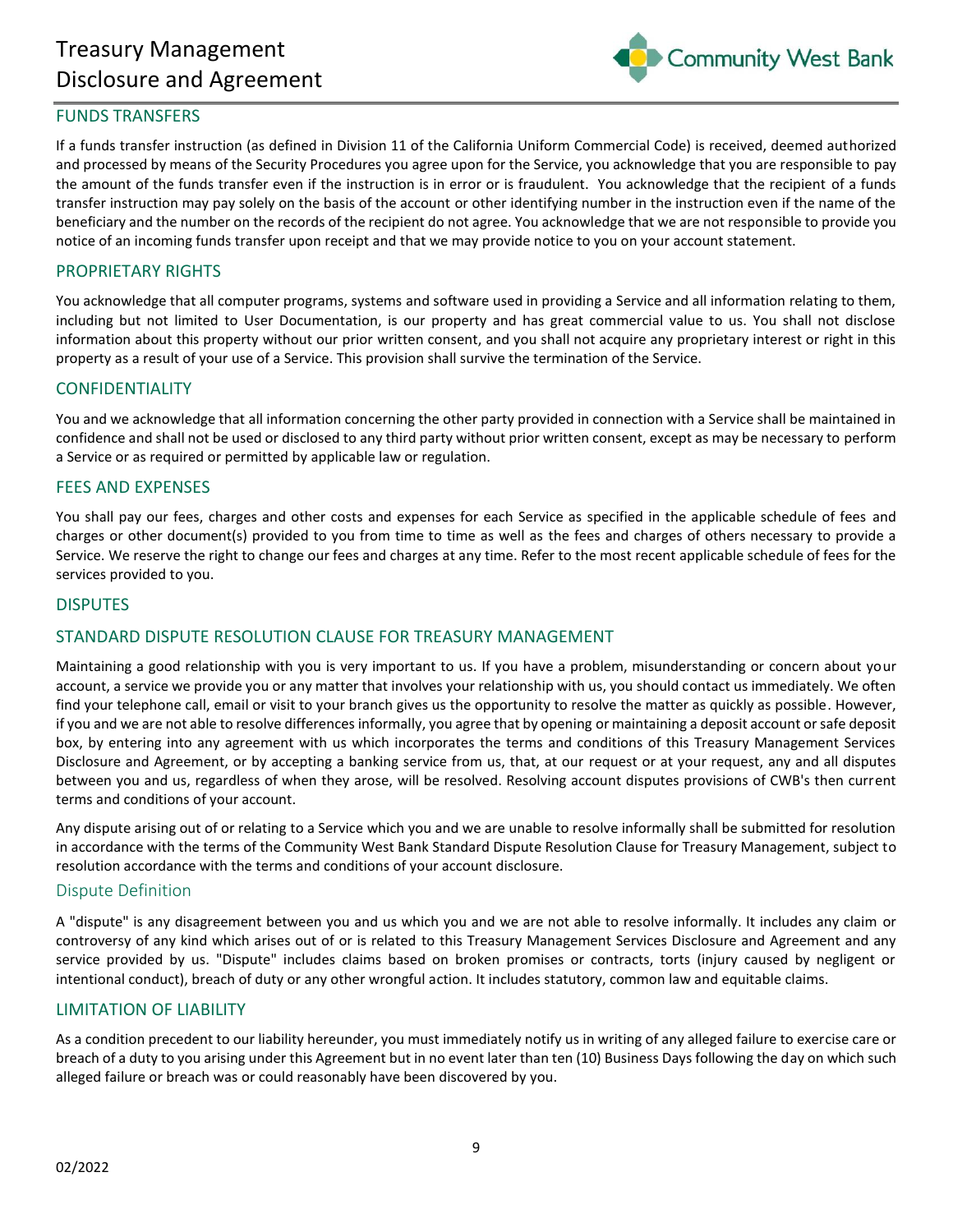

When providing a Service, we shall exercise at least the same degree of care commonly exercised by banks of similar size when providing a similar Service to clients in California. EXCEPT AS OTHERWISE SPECIFICALLY AGREED IN WRITING, WE MAKE NO WARRANTIES, EXPRESS OR IMPLIED, CONCERNING A SERVICE OR ANY COMPUTER PROGRAM OR SOFTWARE PRODUCT PROVIDED IN CONNECTION WITH A SERVICE, INCLUDING BUT NOT LIMITED TO THE IMPLIED WARRANTIES OF MERCHANTABILITY AND FITNESS FOR A PARTICULAR PURPOSE.

WE ARE NOT LIABLE AND, AS SUCH, EXPRESSLY DISCLAIM ANY AND ALL LIABILITY, FOR ANY LOSSES ARISING FROM THE USE (REGARDLESS OF WHETHER SUCH USE IS AUTHORIZED OR UNAUTHORIZED) OF YOUR SECURITY ITEMS, INCLUDING, WITHOUT LIMITATION, ANY LOSSES ARISING FROM THE THEFT OR COMPROMISE OF A SECURITY ITEM AND/OR A THIRD PARTY'S DUPLICATION AND/OR USE OF A SECURITY ITEM.

We will not be liable for any loss, expense, error or delay, including but not limited to delay in processing Data or delivery of a report required under a Service, or the inability to provide a Service caused by accident, labor unrest, flood, pandemic, fire, electrical or mechanical failure, software defect, computer failure, an act or omission or delay by you or any third party (including but not limited to an act or omission of any ISP or any telephone or telecommunications carrier), legal constraint, act of God or any other cause or condition beyond our reasonable control. We will not be liable to you for any damage arising out of or related to our performance or non-performance of a Service other than damage actually incurred resulting directly from our failure to exercise reasonable care in performing the Service or breach of a duty to you arising under this Agreement.

You acknowledge that it is not possible for each Service to be totally free from operator, programming or equipment error, and that errors in processing and compiling Data may occur. You agree to review and verify all results and to maintain controls to determine the accuracy of Data transmission and for the detection of errors. Unless otherwise required by law, our sole responsibility for any reporting errors caused by us will be to reprocess the Data for the period in question and to submit corrected reports at our own expense.

EXCEPT AS OTHERWISE REQUIRED BY APPLICABLE LAW, IN NO EVENT WILL THE TOTAL COLLECTIVE LIABILITY OF CWB AND ITS AFFILIATES AND LICENSORS, AND ITS AND THEIR OFFICERS, DIRECTORS, SHAREHOLDERS, EMPOYEES AND AGENTS (COLLECTIVELY, THE "CWB PARTIES") TO YOU ARISING OUT OF OR RELATING IN ANY WAY TO THIS AGREEMENT OR ITS IMPLEMENTATION EXCEED THE GREATER OF THE TOTAL AMOUNT OF FEES PAID BY YOU TO US HEREUNDER OR FIVE HUNDRED UNITED STATES DOLLARS (US \$500). EXCEPT AS OTHERWISE REQUIRED BY APPLICABLE LAW, IN NO EVENT WILL THE CWB PARTIES BE LIABLE TO YOU FOR ANY CONSEQUENTIAL, INCIDENTAL, INDIRECT, SPECIAL, EXEMPLARY OR PUNITIVE DAMAGE, OR FOR ANY LOSS OF PROFITS, LOSS OF REVENUE, LOSS RESULTING FROM INTERRUPTION OF BUSINESS OR LOSS, USE AND/OR MISUSE OF DATA, ARISING OUT OF THE USE, MISUSE OR INABILITY TO USE A SERVICE, WHETHER OR NOT WE KNOW, HAVE REASON TO KNOW, HAVE BEEN ADVISED, OR IS OTHERWISE IN FACT AWARE OFSUCH DAMAGE. We shall be liable to you only for Losses that result from our failure to exercise ordinary care or to act in good faith in providing the Service to you.

This provision will survive the termination of the Service and this Agreement.

# <span id="page-9-0"></span>INDEMNITY

You will, at all times, defend, indemnify and hold us harmless from and against any and all liabilities, claims, demands, causes of action, losses, damages, costs, expenses and attorneys' fees, settlements, judgments or recoveries of third parties which may be asserted, brought or awarded against us arising out of or relating to: (i) any act or omission by you or any third party pertaining directly or indirectly to a Service, or (ii) any act or omission by us which is based upon Data or other information supplied to us by you, provided that we exercised reasonable care, as stated herein, and acted in good faith.

We shall indemnify and hold you harmless against any and all claims that your authorized use of the Services infringes or violates any United States patent, copyright, trade secret or other proprietary right of any third party. We shall defend and settle, at our sole expense, all suits or proceedings arising out of the foregoing, provided that you give us prompt written notice of any such claim and provided you reasonably cooperate with us and allow us to control the defense and settlement negotiations. We shall not enter into any settlement or compromise which creates any liability or obligation (whether legal or equitable) on your part without your prior written consent. In all events you shall have the right to participate in the defense of any such suit or proceeding through counsel of your own choosing and at your expense provided that our decisions with respect to the defense and settlement negotiations shall be final. If a Service, or any portion of the Service, is held, or in our reasonable opinion is likely to be held, to infringe or violate any United States patent, copyright, trade secret, or other proprietary right of any third-party, we may at our option and sole expense, either: (a) secure for you the right to continue use of such Service; (b) replace such Service with a substantially equivalent service not subject to such claim; (c) modify the Service so that it becomes no longer subject to such claim.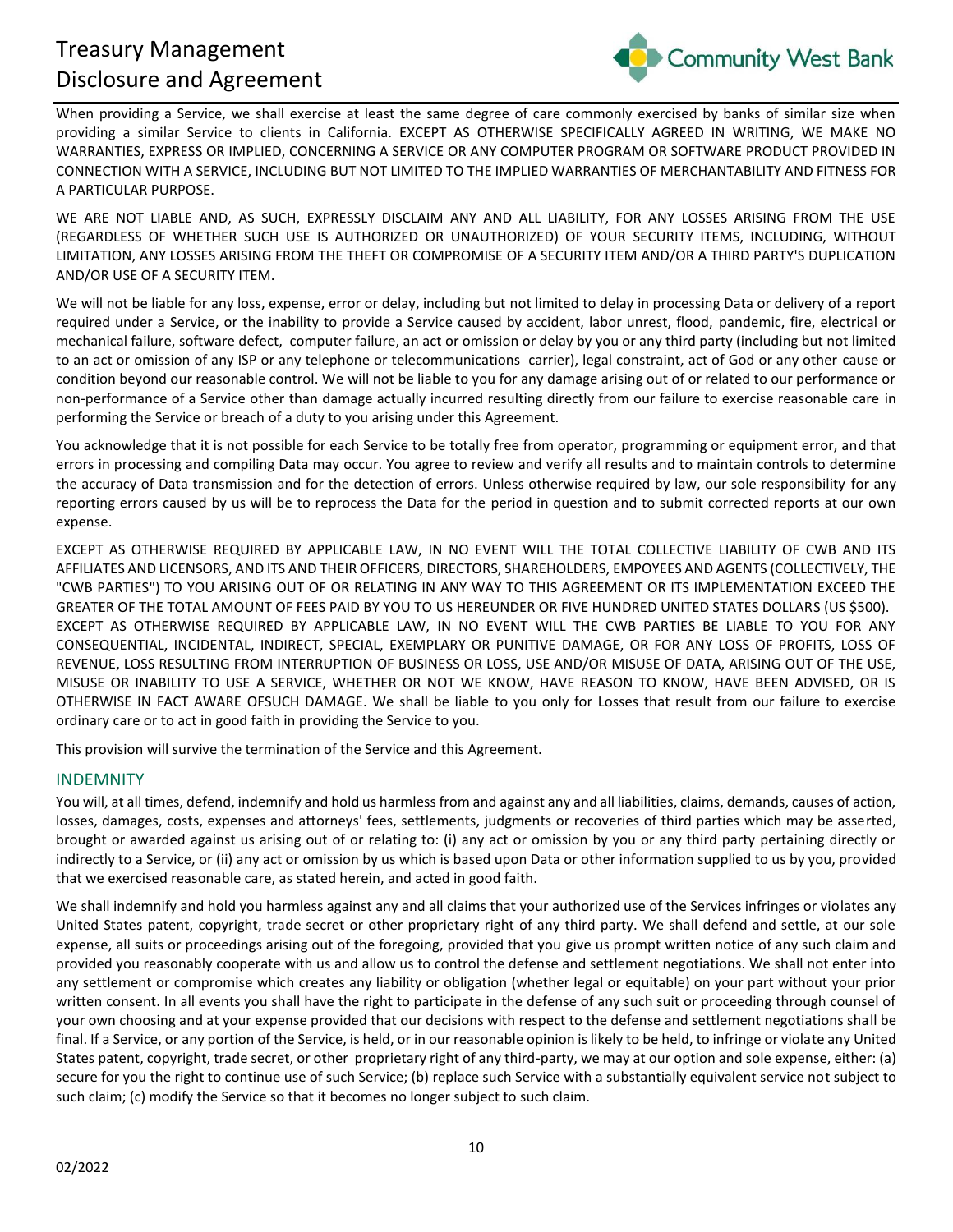

Notwithstanding the foregoing, we shall have no liability for any third party claim of infringement based upon (a) your failure to implement any change to the Service provided by us if such infringement would have been avoid by your implementation of such change; (b) you use, operate or combine the Service with a program, data, equipment or documentation not recommended or provided by us, if such infringement would have been avoided but for such use; or (c) you use the Service in a manner beyond the scope of the Service if such infringement would have been avoided but for such use. The foregoing constitutes our entire liability and your sole and exclusive remedy with respect to any third party claims of infringement of such intellectual property rights.

This provision will survive the termination of the Service and this Agreement.

#### <span id="page-10-0"></span>AMENDMENT

We may amend these terms and conditions from time to time. As used herein the term "amend" includes the addition or deletion of terms and conditions. Notice of amendment will be in writing. Unless otherwise required by law or our agreement with you, notice of amendment may be provided by posting notice of the amendment in our branches for a reasonable period of time, enclosing the notice with the periodic statement for your account, mailing notice to you at the address given in our records, posting the notice on our website, www.communitywestbank.com, or otherwise making it available to you. You agree that your use of a Service following our providing you notice as stated above means that you accept and agree to be bound by all of the terms and conditions of the amended terms and conditions of this Agreement. Do not use a Service if you do not accept and agree to be bound by all of the terms and conditions of this Agreement as amended.

# <span id="page-10-1"></span>**TERMINATION**

Either you or we may terminate a Service and its associated agreement at any time, with or without cause, upon reasonable notice to the other party. We may stop providing a Service and terminate our agreement to do so at once if: (a) we determine that you are in material breach of any term or condition stated herein; (b) if you or we close a Account required to be maintained to enable us to perform a Service; (c) the confidentiality of a Security Item or the security instructions is compromised; (d) we have reason to believe that an unauthorized transaction has taken or may take place involving your Account or a Service; (e) there is a material adverse change in your financial condition which, in our opinion, may affect your ability to perform one or more of your obligations under this Agreement; (f) you become insolvent or the subject of a bankruptcy or dissolution proceeding; (g) we are uncertain as to any person's authority to give us instruction regarding your Account or a Service; or (h) your Account or a Service becomes inactive as determined by us.

If any Service is terminated for any reason, you will, with respect to that Service, (i) immediately cease using the related Security Items and (ii) return to us all related Security Items and security instructions we provided to you or, at our option, destroy any related Security Items and security instructions.

#### <span id="page-10-2"></span>AUTHORIZATIONS

You and each signer of an agreement or document on your behalf represents and warrants to us that (a) the signers of an agreement for a Service and the signers of all related documents have the power and authority to execute and deliver the agreement and the related documents on your behalf and, when executed, the agreement and related documents are binding upon you; (b) you have obtained all necessary authorizations from each person or entity owning or holding a deposit account set up on a Service to conduct each transaction which is provided by the Service, including, but not limited to, authorizations to debit the account for a transaction originated by use of the Service; and (c) you have the authority to give to us these representations and warranties.

#### <span id="page-10-3"></span>**NOTICES**

Any notice required or permitted to be given under this Agreement must be in writing and will be deemed effective upon receipt. Notices may be sent to your place of business as determined from our records. Notices to us should be sent to us by using the return address printed on the Authorization and Agreement page.

# <span id="page-10-4"></span>MISCELLANEOUS

You shall not use a Service or initiate a funds transfer or other payment in violation of any State or Federal law or regulation, including but not limited to illegal internet gambling.

These terms and conditions and the agreements incorporated herein contain the entire agreement between you and us with respect to the matters covered. No other agreement, statement or promise made by either you or us or by any employee, officer, or agent of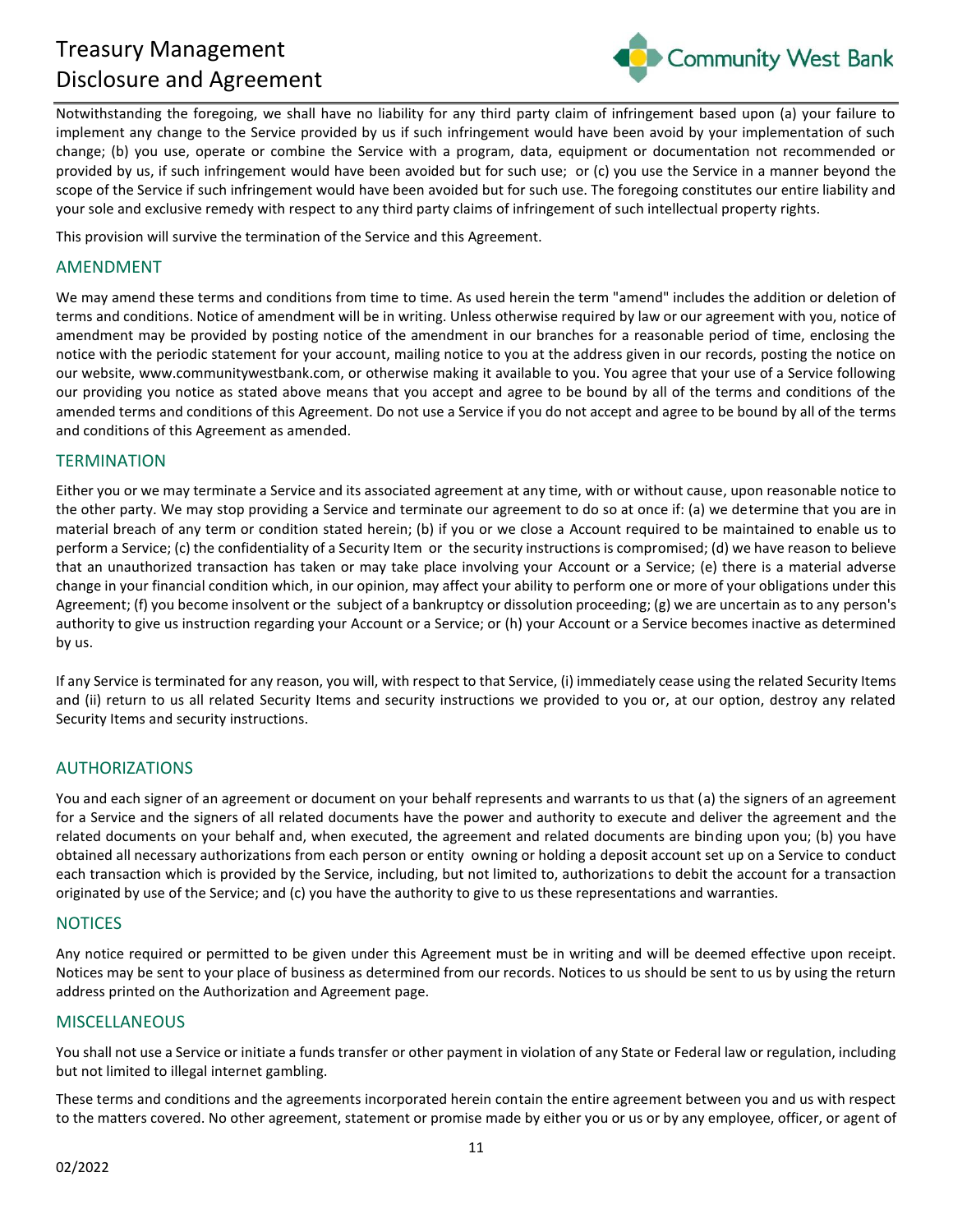

either you or us that is not in writing and signed by both you and us is binding, except that we may amend these terms and conditions upon prior written notice to you.

These terms and conditions inure to the benefit of and are binding upon you and us and each party's successors and assigns. No assignment may be made by you without our prior written consent. Nothing in these terms and conditions restricts our right to effect an assignment by merger, reorganization, sale of corporate assets or other corporate change.

If there is conflict between any provision or part thereof in this Agreement and applicable federal or state law, or a provision or party thereof is held to be invalid, illegal, void or unenforceable, then this Agreement shall be deemed modified to the extent necessary to comply with applicable law and the remaining provisions, or other parts or applications of such provision, in this Agreement shall not be affected.

We reserve the right to waive the enforcement of any of the terms and conditions of this Agreement with respect to any transaction or series of transactions. Any such wavier shall not affect our right to enforce any of our rights with respect to other clients or to enforce any of our rights with respect to later transactions with you and shall not be deemed to modify the terms and conditions of this Agreement.

# <span id="page-11-0"></span>ELECTRONIC SIGNATURES, CONTRACTS AND RECORDS

You agree that we may use electronic communications to enter into agreements and contracts between you and us and otherwise to establish terms and conditions for products and services you receive from us. Your consent to or acceptance of the electronic communication or agreement may occur by your clicking "agreed" or similar terms, or by your subsequent use of a product or service, or otherwise as may be specified in the communication or agreement or as provided by law (subject to any limitations set forth in the communication or agreement). Your signature and agreement may be obtained by us electronically and includes mouse clicks, key strokes, your use of passwords or other authentication systems, or as is otherwise set forth in the particular electronic communication or agreement.

All records we maintain of agreements or transactions under your name or credentials shall be deemed to have been "signed" by you and will further constitute an "original" when printed from electronic or paper records established and maintained by us or our authorized agent in the normal course of business. The foregoing includes, but is not limited to, instances where we or our authorized agent has scanned an original paper copy of a contract or record and maintained the document in electronic form, in the normal course of business. You agree not to contest the authorization for, or validity or enforceability of, our electronic images, records, contracts and documents, or the admissibility of copies thereof, under any applicable law relating to whether certain agreements or records are to be in writing or signed by the party to be bound thereby. Records, contracts and electronically "signed" documents, if introduced as evidence on paper in any judicial or other proceedings, will be admissible to the same extent and under the same conditions as other documentary business records. You and we further agree that delivery of a signature page to this Agreement by email transmission of a scanned image, facsimile, or other electronic means, shall be effective as delivery of an originally executed signature page. Upon our written request, you agree to manually sign or place your signature on any paper original of any record, contract or "signed" document which we provide to you containing your purported signature."

# <span id="page-11-1"></span>SERVICE DESCRIPTIONS AND ADDITIONAL TERMS AND CONDITIONS

# <span id="page-11-2"></span>Deposit Reporting

You designate an Account for this Service and select a regular accounting cycle cutoff for the account. Through the use of Magnetic Ink Character Recognition (MICR) printing on your deposit slips, you assign a unique number in the serial field of your deposit slips for each of your depositing locations. At the end of the accounting cycle you have selected, we provide you with a Statement of Activity and a variety of Reports that track your deposit activity. These Reports are further detailed in the User Documentation for this Service.

# <span id="page-11-3"></span>Automated Clearing House

Our Automated Clearing House ("ACH") Origination Services enable your company to transfer funds from your designated account to a third party account (a "Credit Entry") or transfer funds from the account of a third party to your designated account (a "Debit Entry"). A Credit Entry and a Debit Entry are hereinafter referred to collectively as "Entries" and individually as an "Entry" and each Entry is an ACH funds transfer. Entries must be processed through your Account. The "third party" in each case is hereinafter referred to as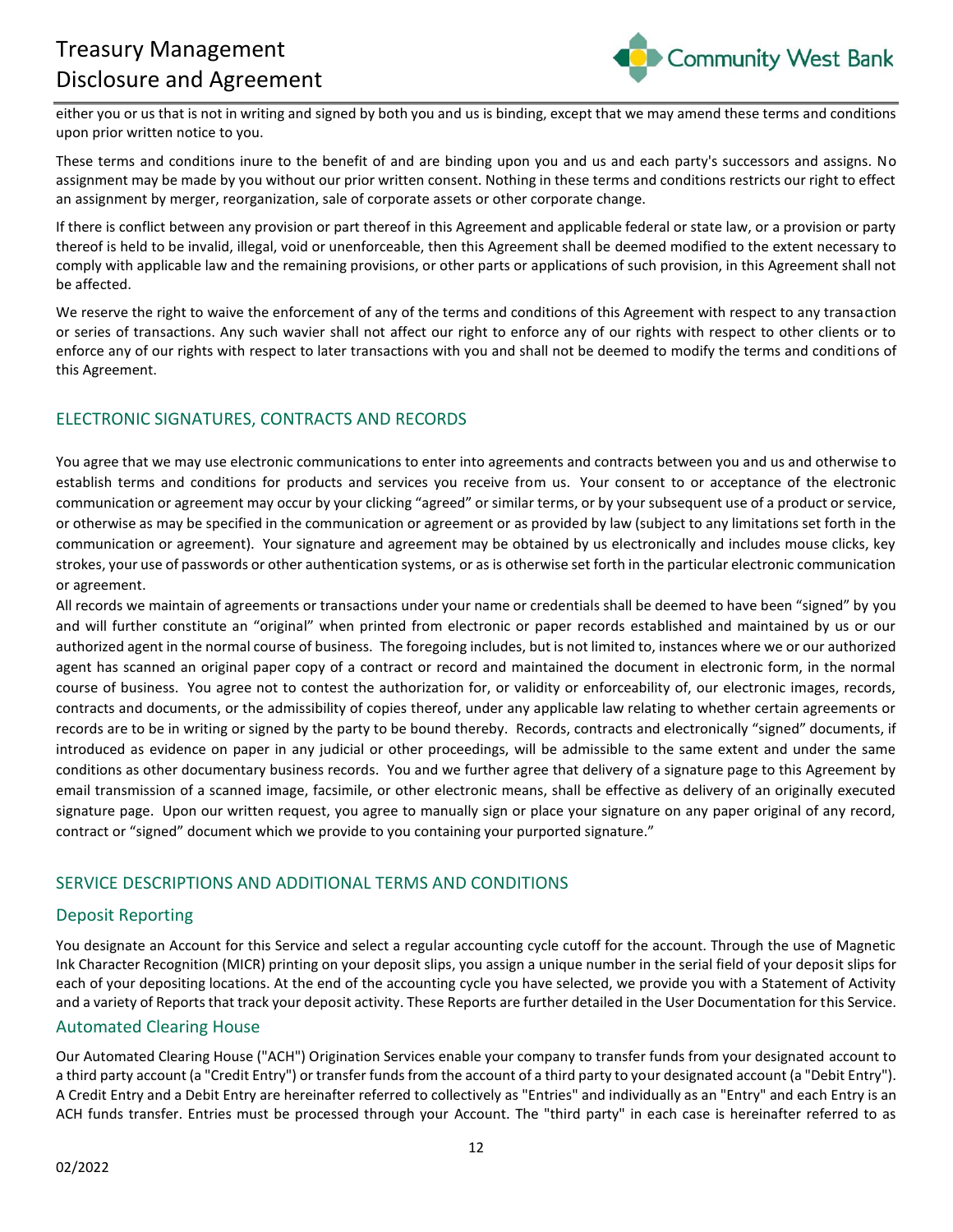

"Receiver." You may also create an addendum to be sent with the Entries with information pertaining to the ACH funds transfer. Accounts used for offset and chargebacks of Entries must be domiciled at CWB.

Your use of ACH Origination Services is subject to credit qualification.

Our ACH Origination Services provide different means for the creation and transmission of ACH Files which we use to create Entries. You may create and transmit ACH Files through our Business Online Banking Service. You may create preformatted ACH Files through your own software and deliver the ACH Files to us by uploading ACH Files into one of our Online Banking Services. Your designated vendor may create Entries for payments from the payment information provided to the vendor by you, and the vendor may transmit these Entries on your behalf to us for processing though the ACH network.

Initiation and transmission of Entries, whether or not sent through the ACH network, are governed by NACHA Rules and Division 11 of the Uniform Commercial Code governing your Account, as changed from time to time. You act as Originator and we act as the Originating Depository Financial Institution ("ODFI") with respect to Entries. Unless otherwise defined, capitalized terms used in the User Documentation for these Services have the meanings provided in the NACHA Rules. You agree to be bound by the NACHA Rules.

If you are providing Services for an Originator as a Third Party Processor you are bound by the requirements of the NACHA Rules. As a Third Party Processor, you are responsible to enter into agreements binding the Originator to the NACHA Rules. If you do not provide settlement services to your Originator, you are warranting that you have obtained authorization from your Originator authorizing CWB to settle ACH offsetting and chargeback entries to the Originator's account. You will allow us to audit your compliance with these Rules at any time we so choose and agree to furnish any agreements upon request. We may process your Entries either directly or through any mechanism we select. With respect to each Entry, you represent and warrant that, on its Effective Entry Date, on the origination date, and on the date we credit or debit your CWB Account, you have obtained appropriate authorization from each Receiver and the Entry conforms to the authorization requirements of the NACHA Rules for the payment type you are originating, and all consumer payments comply with the notice requirements set forth in the NACHA Rules, the Electronic Funds Transfer Act and Regulation E of the Board of Governors of the Federal Reserve System, as applicable. You also represent and warrant that you will not originate Entries in violation of the laws of the United States. For each Entry initiated you represent and warrant that you are in compliance with all applicable Originator obligations and ODFI warranties as they relate to your actions as an Originator, as defined in the NACHA Operating Rules. You agree to indemnify us for any loss, liability, cost or expense we suffer or incur as a result of any breach by you of these representations and warranties, including, but not limited to, liability for fines assessed under the National System of Fines for NACHA Rules violations.

Once approved for ACH services, you may originate CCD, CTX or PPD Entries. Other payments types, including all check conversion, Telephone or Internet Entries must be separately approved by CWB, and a separate credit qualification will be required. International ACH Entries are not permitted.

If you are originating online entries, you will conduct the annual security audit as required by the NACHA Rules at your expense and provide a certification letter annually to us of your compliance with this requirement. The offering and continuance of our providing online initiated ACH Entries processing is dependent upon the receipt of a successful annual audit.

We generally debit your account for a Credit Entry (including Debit Entry reversals) on the Settlement Date, unless you are prefunding your Credit Entries. Prefunding your Credit Entry means that you pay for each Credit Entry by such time before the Settlement Date as we may require. We reserve the right at any time, without notice, to require payment before we process any Credit Entry. We may, at our discretion, provide you with provisional credit for a Debit Entry credited to your account or we may hold such funds in your account pending verification of final payment.

If we reject an Entry you submit, we will attempt to notify you promptly on or before its scheduled Settlement Date, but we shall have no liability to you for any such rejection or for any loss resulting from failure to provide any such notice. If we receive an ACH File after our processing deadline, we will not be responsible for failure to meet the deadlines of the ACH distribution network for processing and transmitting Entries. At your request we will make reasonable efforts to reverse or delete any Entry in accordance with NACHA Rules, but we will have no responsibility for the failure of any other person or entity to honor your request. Returned Entries will be processed and charged back to your designated account. Returned Entry reports will be made available on or after the date of settlement of the chargeback. It is your responsibility to fund your Account to cover any Debit Entry returns processed. An excessive rate of unauthorized returns, as defined by the NACHA Rules or as we shall determine, may result in suspension or termination of your ACH Origination Service.

You may terminate ACH Origination Services by notifying us in writing of your intention to discontinue services and indicating the date on which the last origination items will be initiated by you. Entries received and in process as of the termination date will be processed through the ACH network and offset settlement will be applied to your designated account. You agree to maintain and appropriately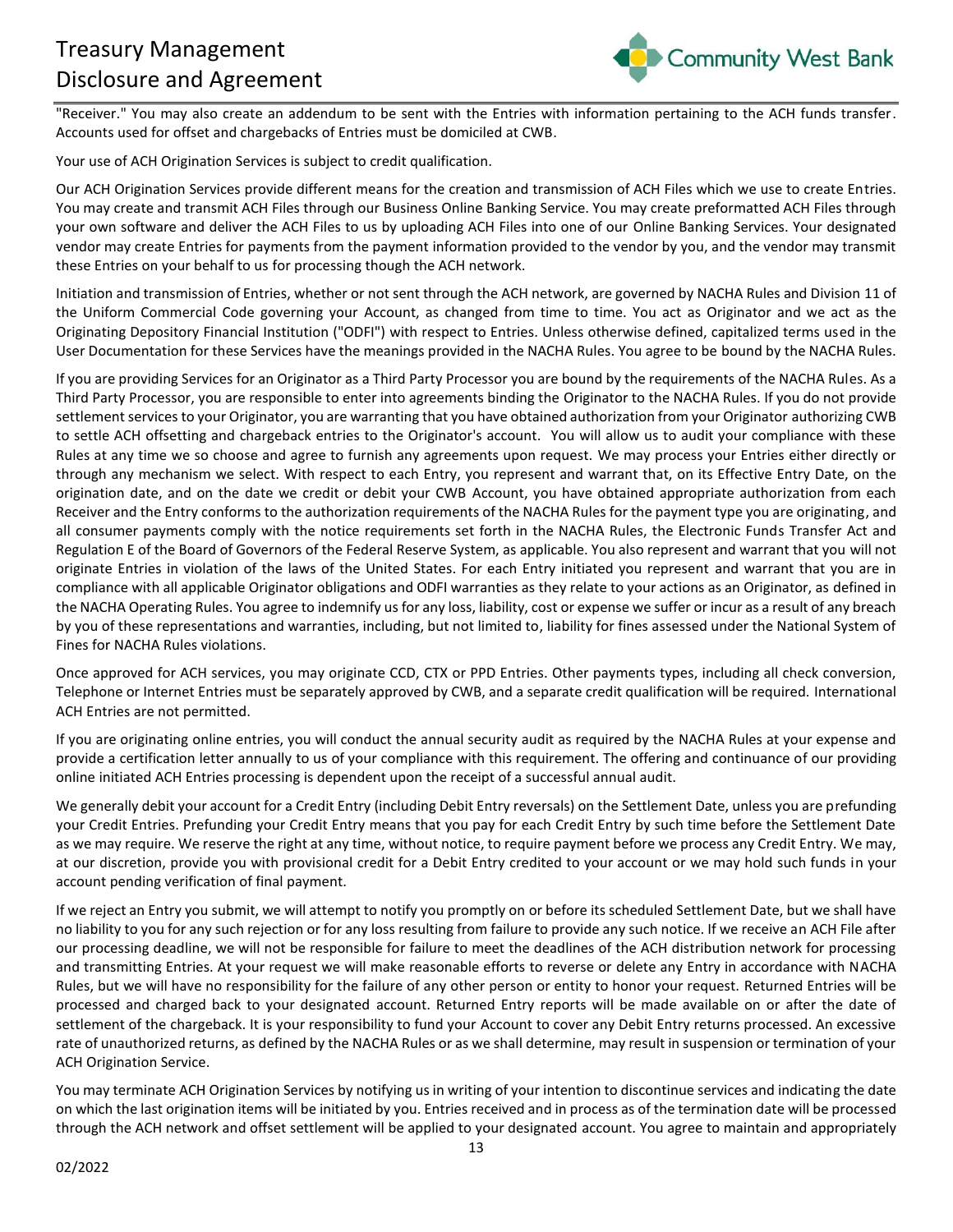

fund your designated offset Account for all transactions in process as of the date of termination. Returns will continue to be received for originated entries for up to 60 business days following the settlement date of your last originated transaction for transactions subject to Regulation E return provisions. You agree to maintain and fund your designated chargeback Account until expiration of the return time frame.

We may immediately terminate use of the Service for any reason, at any time.

# <span id="page-13-0"></span>Business Bill Pay

With our Business Bill Pay Service, you initiate bill payments online electronically (as described in the User Documentation) to creditors who have been set up as payees on the system. The payments initiated may be one-time payments scheduled for the current day, one-time payments scheduled for a future date, or recurring payments scheduled for a specified period into the future. The payment will be made out of the Account that you select at the time that the payment is initiated.

Each payment you initiate will have a "Deliver By" date, which represents the date by which the payee will receive the payment. Upon payment initiation, the Business Bill Pay Service will default to the earliest Deliver By date for each payee, which will fall between two (2) and seven (7) Business Days from the date that you initiate the payment. You understand and agree that you must select Deliver By date that is absolutely no later than the payment due date provided to you by your payee. If the actual due date falls on a non-Business Day, you must select a Deliver By date that is at least one (1) Business Day before the actual due date.

You may pay almost any person or merchant with an address in the United States. While payments to most payees can be made using the Bill Pay Service, we reserve the right to refuse to make payments to certain payees. We recommend that you do not use any of the Bill Pay Services to pay insurance, alimony, child support, tax and other court-directed or government payments, fines or penalties.

# <span id="page-13-1"></span>Remote Deposit Capture

Our Remote Deposit Capture Service enables you, the user, to convert original paper checks that are drawn on or payable through United States financial institutions into digitalized images ("Images") and to electronically transmit the Images to us for deposit into one or more designated accounts with us for collection thereafter by us. Images transmitted to us electronically for deposit are not deemed received until we accept the transmittal at our banking location.

When you commence our Remote Deposit Capture Service we automatically grant you a non-exclusive, non-transferable, non-sub licensable, limited site license to use the Remote Deposit Capture Software, as such Remote Deposit Capture Software may be upgraded or modified from time to time by us, together with copies of all documentation relating thereto which we shall provide to you, for use solely at such location and on such computer equipment of yours as we shall agree. Our agreement respecting the computer and scanning equipment you use shall mean only that the equipment is compatible with the specifications for the Remote Deposit Capture Software. We are not responsible or liable for the actual operation of your scanning or computer equipment, which is between you and its manufacturer or supplier. It is your responsibility to follow the Security Practices and Procedures outlined in this Agreement when using the Service.

You may only use the Remote Deposit Capture Service for the purpose of transmitting to us at our designated location, the Images you intend to be deposited into your designated checking accounts with us. Nothing herein shall grant to you any proprietary right to the Remote Deposit Capture Software, the Remote Deposit Capture Service or the related documentation. You shall not copy or alter the Remote Deposit Capture Software or documentation in any way. You shall not reverse engineer, reverse compile or disassemble the object codes, source codes or algorithms of the Remote Deposit Capture Software, or encumber the Remote Deposit Capture Software or transfer the Remote Deposit Capture Software, or any of your rights, to any other party.

We shall indemnify and hold you harmless from any damage, loss, cost, expense or liability you may suffer or incur or which may be payable to a third party resulting from any claim or action brought by such third party against you alleging that the Remote Deposit Capture Software as installed on your computer equipment infringes upon any United States patent, copyright or trade secret of the third party, provided that you promptly advise of any such claim or action in writing and allow us sole control over the defense or settlement of such action and reasonably assist us, at our expense, in such defense or settlement. We shall have no obligation to you respecting this indemnity if it would not have arisen but for your misuse or modification of the Remote Deposit Capture Software; your failure to use the corrections or modifications we provide to you without charge; or, your use of third party software not approved by us for use with the Remote Deposit Capture Service.

Except in the case of our gross negligence or willful misconduct, we shall not be liable for any indirect, incidental, punitive, consequential, special or exemplary damages of any kind or nature whatsoever, including without limitation, lost profits, loss of business, loss of revenues, loss of data or interruption or corruption of data, even if we are advised of the possibility of such damages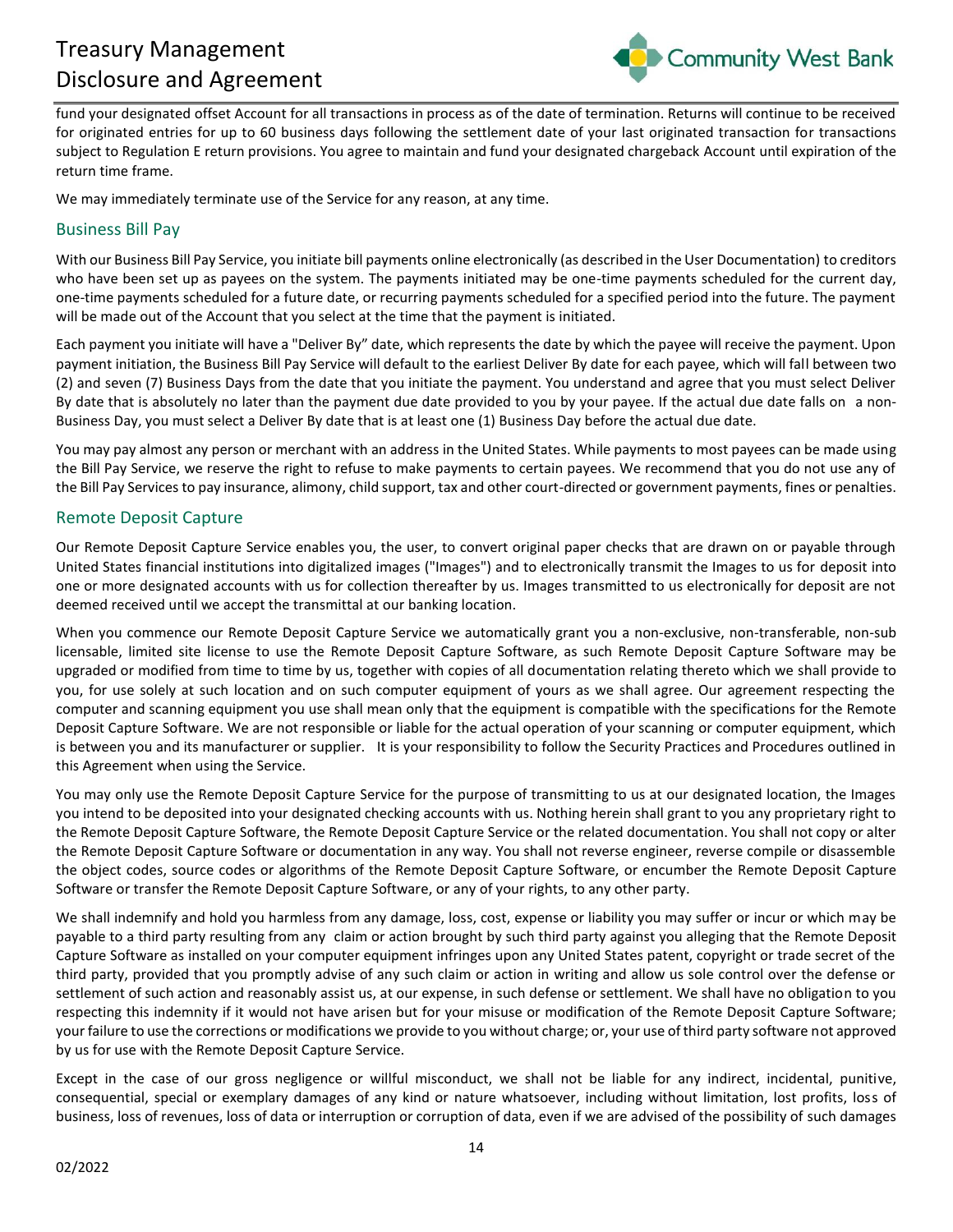

arising by reason of or in any way related to the Remote Deposit Capture Service and your use of it. Except in the case of our gross negligence or willful misconduct and our obligation for indemnification as stated herein, in no event shall our maximum aggregate liability related to or in connection with this agreement exceed the lesser of your actual direct damage or \$5,000.

You also understand that we warrant that our Remote Deposit Capture Software as downloaded from the Internet by you is, at the time of download, free from any virus, malicious logic, worm, bug, error, defect or trap door, or similar disabling event that will adversely impact your computer and that it will materially conform to the description of its function and performance set forth in the written documentation we provide to you. However, our warranty will not apply in the event of equipment malfunction, use of the Remote Deposit Capture software on equipment not approved by us, your negligence, misuse or failure to follow instructions, or if you make any unauthorized changes or modifications to the Remote Deposit Capture Software or you do not permit us to upgrade or enhance or fix or repair the Remote Deposit Capture Software as recommended by us.

Except as stated above, we disclaim all other warranties, express or implied, respecting the Remote Deposit Capture Software, including but not limited to the implied warranties of merchantability or fitness for particular purpose and those arising from a course of performance, a course of dealing or trade usage.

You understand that we do not warrant that the operation of the Remote Deposit Capture Software or any equipment required to perform our Remote Deposit Capture Service will be uninterrupted or error free, or that all deficiencies or errors can or will be corrected.

We will accept your Images and process them through standard clearing processes as adopted by us.

When we review and process your file, we may reject any Image that we in our sole discretion determine to be ineligible for the Remote Deposit Capture Service (each such rejected Image is an "Exception Item"), including, without limitation, Images of checks drawn on banks located outside the United States, Images that are illegible, electronic images of checks previously converted to Substitute Checks (as defined in Check 21), and Images with unreadable magnetic ink character recognition ("MICR") information. We are not obligated to accept for deposit any Image we determine to be an Exception Item. We will attempt to notify you promptly of any Exception Item. You agree we need take no further action respecting any Exception Item and you will not attempt to retransmit for deposit an Image of a check previously determined by us to be an Exception Item without our prior consent. You agree that when an Image is determined to be an Exception Item, thereafter you may only deposit to your account the original paper check on which the Exception Item was based. You acknowledge and agree that even if we do not identify an Image as an Exception Item, the Substitute Check or purported Substitute Check created by us from the Image you transmit may nevertheless be returned to us because, among other reasons, the Substitute Check or purported Substitute Check is deemed illegible by the bank upon which it is drawn or any intermediate collecting bank. Our failure to identify an Image you transmit to us as an Exception Item shall not preclude or limit your obligations stated below.

You represent and warrant to us that:

- 1. You shall use the Remote Deposit Capture Service only for paper checks payable or endorsed to you, drawn on a financial institution in the United States in United States dollars and intended for deposit by you to your account with us.
- 2. You shall dispose of original paper checks from which you create an Image transmitted electronically to and received and accepted by us for deposit to your account using our Remote Deposit Capture Service in accordance with instructions from us. You shall maintain control over and responsibility for retention and destruction of any such original paper check. We may provide additional specific internal controls for the use of this service from time to time.
- 3. You shall provide imaged copies or original documents (if available) to facilitate investigations related to unusual transactions, poor quality transmissions, or to resolve disputes.
- 4. You shall not transmit to us or to any other person or entity for deposit or credit any Image of an original paper check you have previously transmitted electronically to us for deposit into your account with us which we accepted for deposit or which you previously transmitted to and accepted by any other person or entity for deposit.
- 5. You shall not deposit to any account of yours with us or any other deposit taking institution or otherwise negotiate or transfer to anyone any original paper check from which you create and transmit to us an Image for deposit, unless following receipt of the transmission we notify you that the Image is an Exception Item not accepted for deposit or that the Image or any Substitute Check created from the Image is refused by the financial institution upon which it is drawn.
- 6. You shall transmit to us only Images that are suitable for processing, including, but not limited to, Images that are legible and contain machine-readable MICR data.
- 7. You shall endorse all items deposited with "For Remote Deposit" in the endorsement area.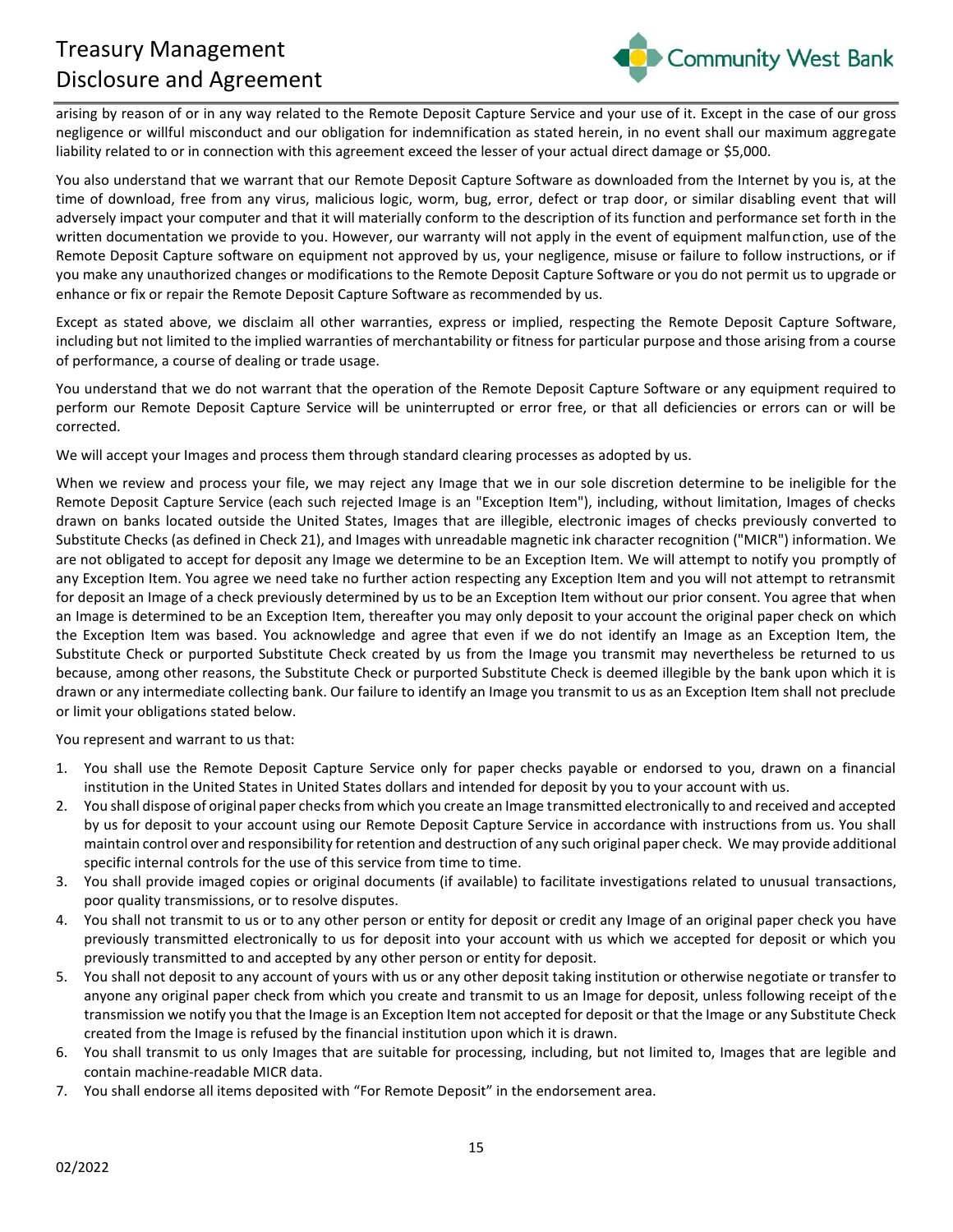

- 8. You shall conduct periodic audits of the Remote Deposit Capture process, including the IT infrastructure and provide those to us, as requested.
- 9. You shall allow us to audit your operations, require acknowledgement from you of compliance with these responsibilities and provide any additional information as requested.

You shall indemnify, defend, and hold harmless us, including our parent company, and affiliates and each of our respective directors, officers, employees, agents, and vendors (collectively "Indemnitees"), from and against all liabilities, losses, damages, claims, obligations, demands, charges, costs, or expenses (including reasonable fees and disbursements of legal counsel and accountants) awarded against or incurred or suffered (collectively, "Losses and Liabilities") by Indemnitees arising directly or indirectly from or related to:

- 1. Any negligent or intentional act or omission by you in the performance of your obligations under this Remote Deposit Capture Service or this Agreement;
- 2. Any material breach in a representation, warranty, covenant, or obligation of yours contained in this Agreement;
- 3. The violation of any applicable law, statute, or regulation in the performance of your obligations under our Remote- Deposit Capture Service, this Agreement or Check 21;
- 4. Our acting as a "reconverting bank" under Check 21 through the creation of Substitute Checks or purported Substitute Checks using an Image or file of Images or an illegible Image transmitted to us by you;
- 5. Our action as a presenting or collecting bank to the bank on which a check is drawn or to any intermediate collecting bank of an electronic file containing the Image of a check you create hereunder for deposit into your account with us provided we shall have exercised reasonable care in so acting; and
- 6. Your failure to dispose of an original paper check the Image of which is deposited through our Remote Deposit Capture Service in accordance our instructions. Losses and Liabilities arising from the failure to dispose of any such original paper check shall include, without limitation, consequential damages.

The indemnity obligations stated in 1 through 6 above shall survive termination of the Remote Deposit Capture Service and this Agreement.

We may immediately terminate use of the Service for any reason, at any time.

# <span id="page-15-0"></span>Use of Mobile Devices for Remote Deposit Capture

Mobile devices may be used to transmit original paper check images to us for deposit using a wireless device such as a cell phone, smartphone, personal digital assistant, or tablet by means of a downloadable application.

- To access Remote Deposit Capture from your mobile device, you must have or acquire and maintain a compatible handheld mobile device with the ability to capture images and a wireless plan from a compatible wireless carrier or access to a secure Wi-Fi network.
- You may capture and submit Check Images for deposit to CWB within the dollar limits ("Deposit Limits") established for you by CWB. CWB reserves the right to limit the frequency and dollar amount of deposits submitted through your mobile device at any time. If you exceed the Deposit Limits established for you, CWB may in its sole discretion accept or refuse the Check Image deposit. If at any time CWB accepts a Check Image deposit that exceeds your Deposit Limits, CWB will have no obligation to do so in the future. CWB may at any time at its sole discretion raise or lower your Deposit Limits.

# <span id="page-15-1"></span>Online Banking Services

# <span id="page-15-2"></span>AccessWest® Business Online

Our Business Online Banking Service, AccessWest®, (each an "Online Banking Service and Security") allows you to initiate, request or receive many of the services and features available with your Accounts online electronically over the Internet using your personal computer. These Services provide access to information including: (a) current day account balance and transaction information; (b) prior day account balance and transaction information; and (c) front and back images of checks paid. As available, you can also: (a) initiate funds transfers and receive confirmations; (b) initiate bill payments; (c) request stop payment orders on checks; (f) originate ACH Files; (g) initiate loan advances from CWB revolving line of credits to designated CWB demand deposit accounts. These Services are subject to routine maintenance.

AccessWest® can be used to make loan advances from commercial revolving line of credit, subject to availability, to designated CWB checking accounts. Lender may provide Borrower with access to AccessWest® as a method to make loan advances at Lender's sole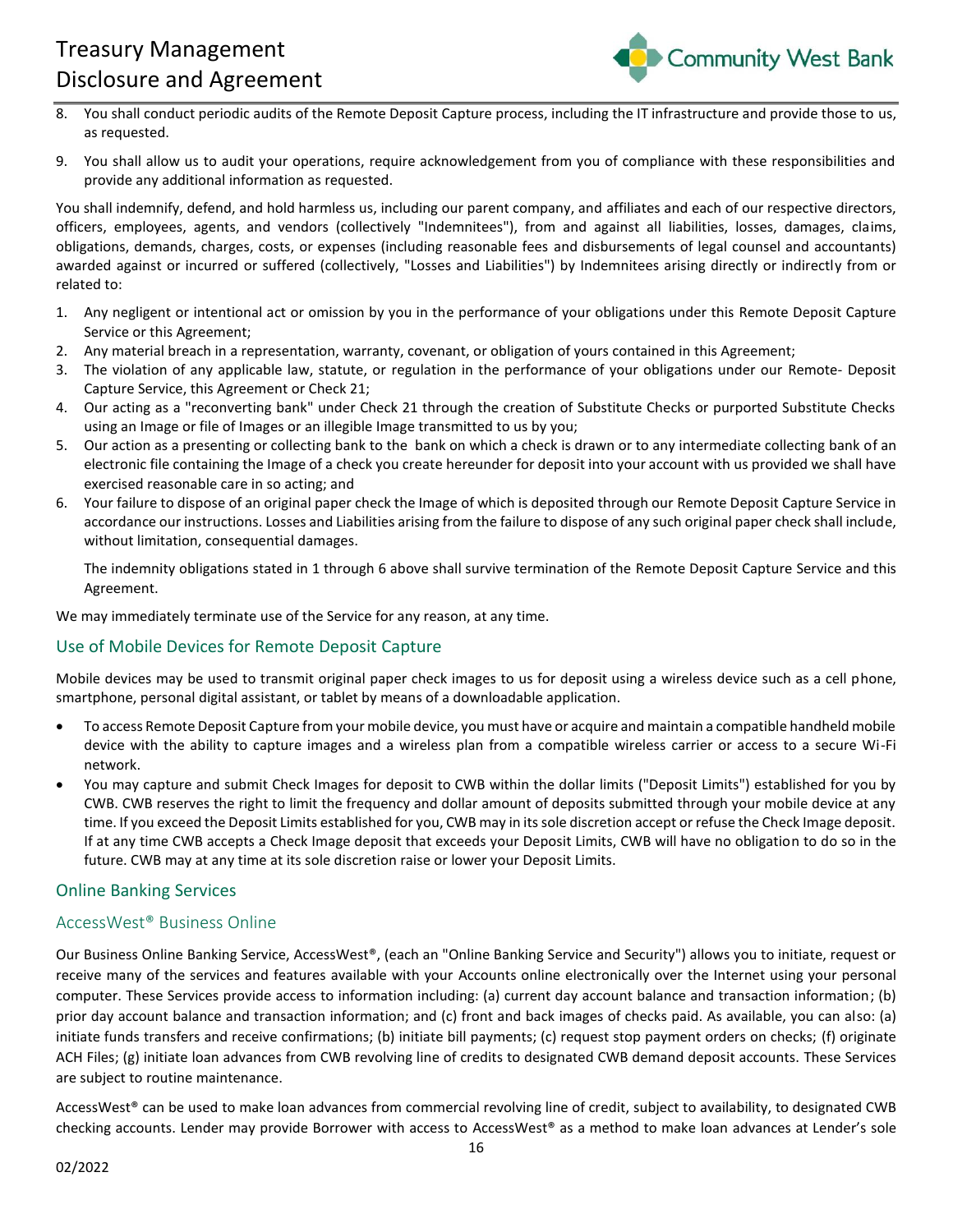

discretion. Borrower acknowledges that Lender can terminate Borrower's access to AccessWest® as a method to make loan advances at the Lender's sole discretion at any time with or without cause. Lender shall be under no obligation to provide the Borrower the reason(s) for terminating Borrower's access to AccessWest® loan advance feature. Borrower further acknowledges that Lender can terminate Borrower's access to AccessWest® as a method to make loan advances without providing Borrower notice of the termination.

Images of checks paid are available online for a limited time following payment as described in the User Documentation.

You may transfer funds between your CWB checking, money market and savings accounts and make loan advances based on the account relationships set up and any restrictions. There is a deadline for submitting an internal transfer for same-day processing.

You may initiate most funds transfers online electronically. Please refer to the Funds Transfer Service description for further details.

As available, you may initiate ACH Files online. You may transmit an ACH File you create using your own software and transmit it to us using an Online Banking Service or you may use the Services to both create and transmit ACH Files to us. Each Online Banking Service and Security provides different means for the creation and transmission of ACH Files. Please refer to the Automated Clearing House Service description for further details.

AccessWest® Online Banking Service provides Positive Pay Service and the ability to submit your checks issued register. The import feature allows you to send your checks issued register to us and the checks issued maintenance feature provides for data entry of your manual registers. The Positive Pay Service allows you to view your exception items and submit your decisions to us. Check images of your exception items are also available on the Positive Pay Service. See the Positive Pay section in this Agreement for details.

A System Administrator is required for these Services, and you are required to use equipment and software with at least the level of security we require and to access us using our required security procedures. See the User Documentation for details.

Other Online Banking Services include Business Bill Pay, Positive Pay, ACH Manager, Wire Manager, and Remote Deposit Capture. See Business Bill Pay, Remote Deposit Capture, and Wire Transfer Service descriptions, respectively, for further details.

#### <span id="page-16-0"></span>Positive Pay

Our Positive Pay Services are designed to help you identify and resolve suspect check activity in a timely manner.

On or before the Business Day that you issue checks on your designated account, you provide us with a data file giving the issue date, number and amount of each such check ("Issue Input"). Your Issue Input must be provided to us in accordance with the instructions in the User Documentation for this Service. If you issue a check and deliver it to the payee for payment on the same day, you must immediately notify us of the number and amount of such check. Your Issue Input may be provided to us through our AccessWest® Online Banking Service. See Online Banking Services description for further details.

Each Business Day, we electronically match the serial number and dollar amount of each check that posts to your designated account (individually "Item" and collectively "Items") against the Issue Input provided by you. If an Item matches your Issue Input, we will pay the Item. If an Item does not match your Issue Input, we will identify the Item as an "Exception Item" and report it to you via an "Exception Report."

Your Exception Report is only available to you through our AccessWest® Online Banking Service. To receive your Exception Report you must enroll in the Positive Pay Module of the AccessWest® Online Banking Service. Each Business Day you must promptly review the Exception Report provided for that day. You must assign a "Pay" or "Return" decision to each Exception Item; and return the Exception Report with your decisions to us for processing before our established cutoff time.

If an Exception Item is not assigned a "Pay" or "Return" decision, or if we do not receive a completed Exception Report from you in accordance with instructions in the User Documentation for this Service by our cutoff time, the Exception Item(s) will be returned to the presenting bank with the reason, "Refer to Maker."

Should any check listed on your Issue Input be presented for payment against your designated account at a CWB banking office, our tellers will utilize your Issue Input information to verify that you have issued the check. If the check matches your Issue Input information and meets our usual check cashing requirements, it may be cashed in accordance with our usual procedures. If the check does not match your Issue Input information, we will attempt through reasonable means to contact you for authorization to pay the check. If you cannot be contacted, or you do not authorize payment of the check, the check will not be cashed and will be returned to the presenter with the reason, "Refer to Maker."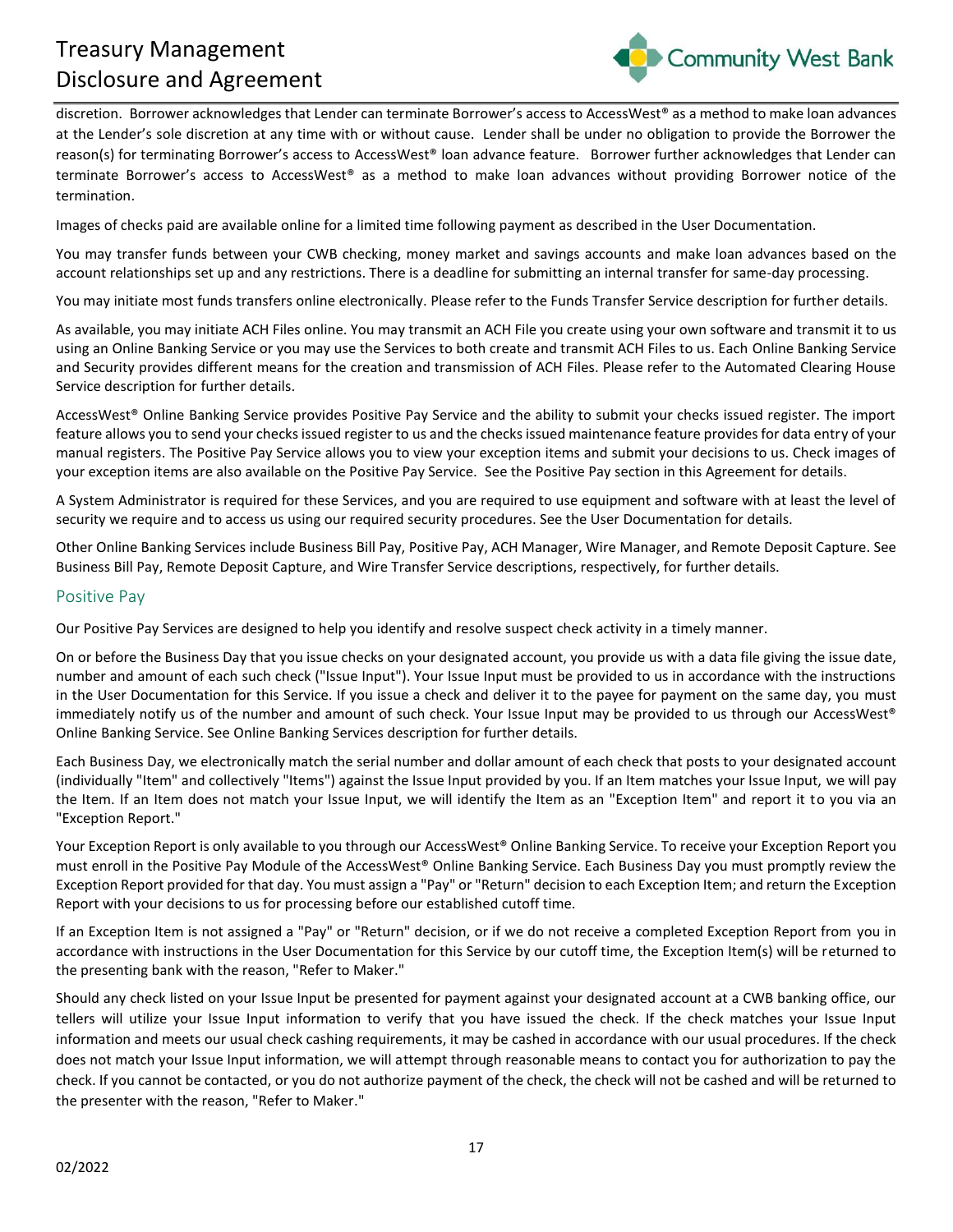

#### <span id="page-17-0"></span>Wire Transfer Service

Our Wire Transfer Service, Wire Manager enables you to submit funds transfer request(s) ("Request(s)") to us through the online Wire Transfer Service. A "Request" includes payment orders, as defined in Division 11 of the California Commercial Code. You are responsible for all Requests to the fullest extent provided by law and as set forth in this Agreement.

We may choose the funds transfer mechanism (for example, FedWire, correspondent bank transfer) to be used when acting upon your Request. You assume the sole responsibility for providing us with accurate transaction information in the form and format that we require. We are not responsible for confirming such information, or for failing to detect and reject duplicate Requests. If you provide us with a Request that is incorrect in any way, you agree that we may charge your accounts for the transaction whether or not the error could have been detected by us. We are not obligated to detect errors in your transfer or payment instructions.

- 1. Payment Account Designation. You agree to designate the payment account each time a Request is initiated ("Payment Account"). You authorize us to debit the Payment Account or any other account maintained by you with us for the amount of the Request plus any fees or other amounts due to us in connection with the Wire Transfer Services.
- 2. Sufficient Funds. You agree to maintain sufficient available funds (as determined under our funds availability policy) in the Payment Account to cover all requests and applicable fees, or such higher amounts as we may specify from time to time. You acknowledge that we do not control intermediary banks, including intermediary banks chosen by us, and that we do not control whether intermediary banks deduct fees as part of the processing of a funds transfer. You agree that your funds may be held by us for a period of time during the term of this Agreement and following termination of the Wire Transfer Services, to protect us against any possible losses relating to your use of the Wire Transfer Services. If we do hold funds, we may treat the held funds as not available for other purposes, and reject other transactions (for example, checks or other transfer instructions). We may, at our sole discretion, allow overdrafts/overlimits or negative balances, but we also may discontinue the practice at any time with or without prior notice to you. We may prevent or reverse any payments or other service as a means of preventing or recovering any overdrafts or other exposures. If you do not have sufficient or available funds or credit in the Payment Account, we may charge any account of yours with us. Alternatively, and at our sole discretion, we may overdraw your Payment Account and you may be charged an overdraft or other fee (such as fees for returned checks or other electronic items), such overdraft and fee(s) you agree to immediately pay us. Nothing in this Agreement shall be construed as our commitment or obligation to lend you money.
- 3. Security Procedures. The Security Procedures are designed to verify the authenticity but not errors in transmission or content, including discrepancies between account names and numbers of a Request. If we take any action not provided in the Security Procedures in connection with any Request, such additional action shall not be deemed to become a mandatory part of the continuing Security Procedures. Before using the Wire Transfer Service and before sending a Request to us, you will review the Security Procedures and determine whether they will provide a commercially reasonable method for verifying whether a Request is yours. You agree not to use the Wire Transfer Service if you are unable to determine that the Security Procedures will provide a commercially reasonable method for verifying that a Request is yours. As part of the review, you will consider the size, type and frequency of Requests you will make or anticipate making, along with such other factors as you may deem relevant or appropriate. If the size, type or frequency of a Request made by you changes such that the Security Procedure in use by you no longer provide a commercially reasonable method of providing security against unauthorized Requests, you shall notify us. You agree that we will use the Security Procedures to verify the authenticity of a Request, but that the Security Procedures are not designed to and are not used for the purpose of detecting error. We may offer or require you to use additional security authentication tools or methods from time to time. If you choose not to implement supplemental authentication tools, your access to some or all of Wire Transfer Services may be limited. The term "Security Procedures" will include any supplemental authentication tools that are offered to you by us. Your continued use of any modified Security Procedures will evidence your agreement that the modified Security Procedures are commercially reasonable for your use of the Wire Transfer Service. If we act on a Request in compliance with the Security Procedures, then you will be obligated on the Request and it will be treated as your Request, whether or not authorized by you. Any Request received by us will be treated as yours and will bind you whether or not we complied with the Security Procedures, if the Request is authorized by you, if the Request is delivered to us directly or indirectly by any authorized representative of yours ("Authorized Representative"), or if you would otherwise be legally bound by the Request, regardless of whether the Request was erroneous in any respect or that any loss would have been prevented if we had complied with the Security Procedures.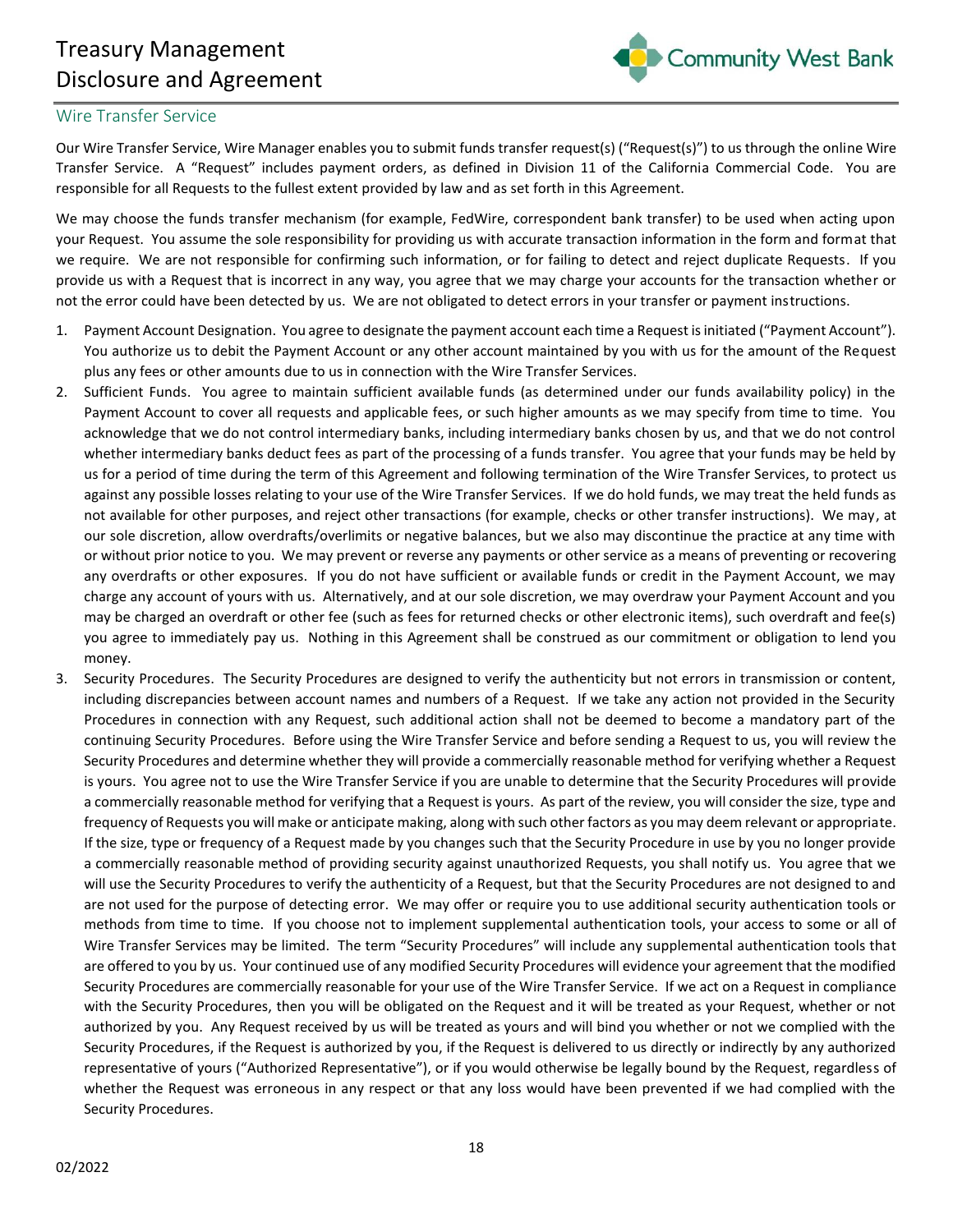

- 4. Recalls, Cancellations, or Amendments. If you inform us that you wish to recall, cancel or amend a Request after it has been received by us, we may, but will not be required to, use our reasonable efforts to assist you to do so, but shall not be liable for any loss, cost or expense suffered by you if we do not, or are unable to, amend, cancel or recall the Request. You hereby agree to indemnify us against any loss, liability, claim or expense (including legal fees) we may incur in connection with assisting you to recall, cancel or amend any Request.
- 5. Delay or Refusal To Process Request. We reserve the right to, in our sole discretion, delay or refuse to process any requested Wire Transfer Service, including inbound or outbound transfers. We may do so for any reason. We may provide notice to you, but are not obligated to do so. Without limiting the foregoing, we may delay or refuse processing, for example, if: (a) processing would or may exceed the available funds in your affected account; (b) the Request is not authenticated to our satisfaction or we believe it may not have been authorized by you; (c) the Request contains incorrect, inconsistent, ambiguous, or missing information; (d) processing would or may involve funds which are subject to lien, security interest, claim, hold, dispute, or legal process prohibiting withdrawal; (e) processing would or may cause a violation of any laws or rules applicable to you or us; or (f) for any other reason. In addition, we shall be excused from failing to transmit or delay in transmitting a Request if such transmittal would result in our having exceeded any limitation upon our intra-day net funds position established pursuant to present or future Federal Reserve guidelines or in our reasonable judgment otherwise may violate any provision of any present or future risk control program of the Federal Reserve or any rule or regulation of any other U.S. governmental regulatory authority. You agree that we will have no liability to you or to any other person for any loss, damage or other harm caused by or arising out of any such delay or refusal.
- 6. Inconsistencies. If a beneficiary of a Request is identified by both name and account number, payment may be made by us and by any other financial institution based on the account number even if the name and the account number are not consistent or identify different parties. If an intermediary bank or a beneficiary's bank is identified on a payment order by both name and number, we and other financial institutions may rely on the number even if the name and the number are not consistent or identify different parties.
- 7. Provisional Credit. You acknowledge that credit for a payment order is provisional until the receiving financial institution obtains final settlement. If final settlement does not occur, the originator of the payment order is not deemed to have made payment to the beneficiary, and the beneficiary's bank is entitled to a refund of the provisional credit. You agree that when we give you credit for an incoming payment order, including but not limited to, returned credited transactions or credit reversals, it is provisional until we receive final settlement for the payment order. We may delay availability of provisional funds at our discretion. If we do not receive final settlement, you must return the funds previously credited to your account to us, and the person who sent the payment order will not be treated as having paid you. We may refuse to permit the use of any amount credited for an incoming payment order, including but not limited to a debit entry or credit reversal if we believe in our sole discretion that there may not be sufficient funds in your account to cover chargeback or return of such transaction.
- 8. Confirmation; Duty to Review and Report. We may provide confirmation of advice based and in any case shall include the transfer as part of the account statements provided by us to you. You agree to examine the confirmations and monthly account statements promptly upon receipt or availability, whichever occurs first. You shall notify us immediately and in no event later than ten (10) business days after receipt or availability, whichever occurs first, of the advice or statement of the existence of any errors, unauthorized transactions or irregularities reflected on the confirmation or account statement. Failure to notify us within ten (10) business days shall relieve us of responsibility for errors, unauthorized transactions or irregularities that may arise after the 10th day. Failure to notify us within one year shall preclude you from asserting the errors, unauthorized transactions or irregularities against us. Notwithstanding the foregoing, we reserve the right to, in our sole discretion, adjust transaction records for good cause after the expiration of said one year period.
- 9. Foreign Transactions. If you request a funds transfer to a foreign country, including in United States Dollars or in a currency other than United States Dollars, we may transfer the payment in the currency of the beneficiary bank's country at any exchange rate chosen by us. If a Request is returned, you agree that the exchange rate for conversion of the foreign currency into United States Dollars may differ from that used by us to process the initial Request. You agree that we may not be held liable for any loss or damage due to any act, error, or omission of any international correspondent, domestic receiving bank or agent, including the failure of the international correspondent, domestic receiving bank or agent to locate, or error in identifying the named payee, or from failure to effect payment, or due to any other cause whatsoever beyond our control, including the demise or failure of the international correspondent's domestic receiving bank or agent. For any incoming or outgoing wire transfers involving non U.S.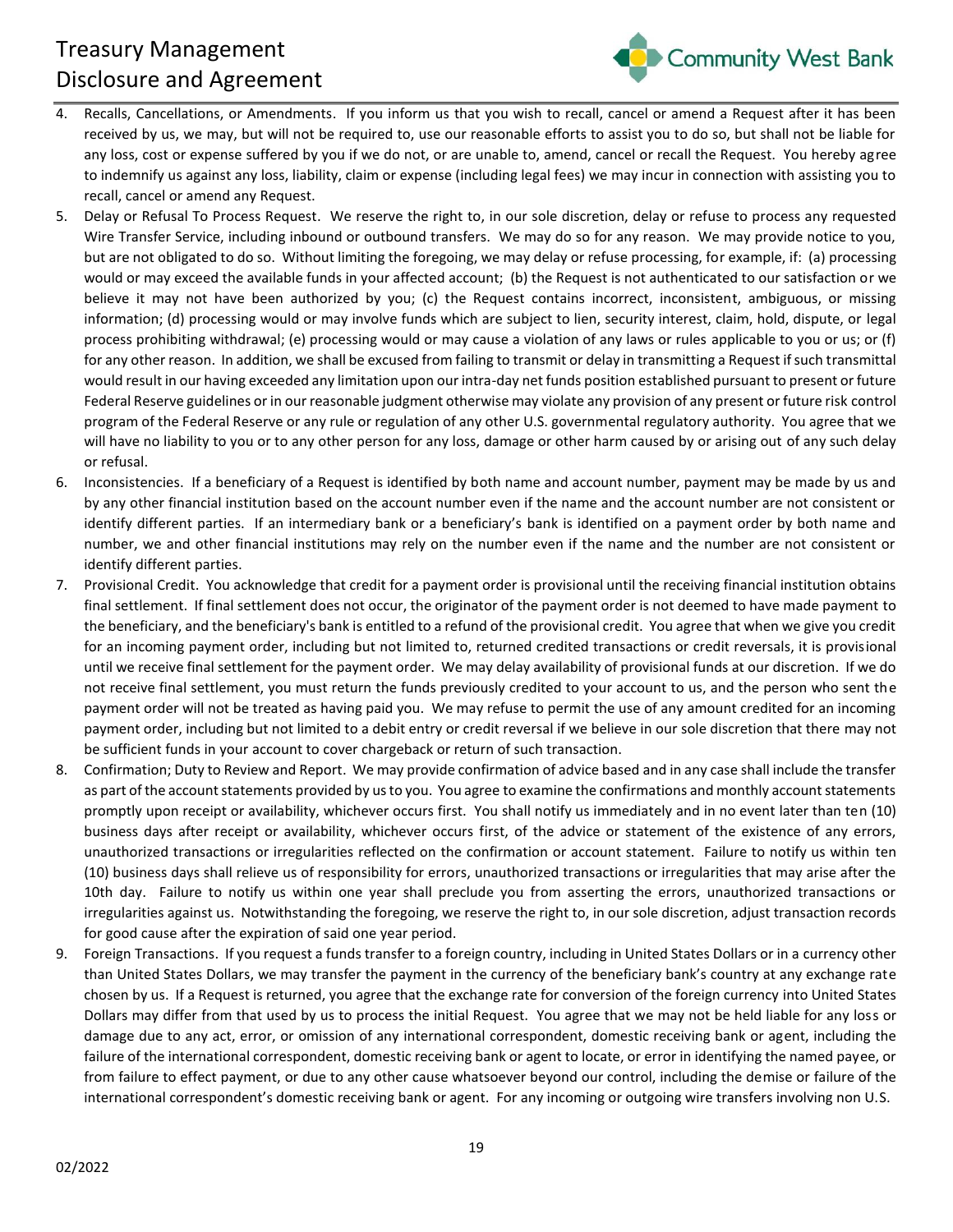

- 10. Dollars, foreign exchange rate quotes provided by us may not be considered a foreign exchange contract or guaranteed unless we notify you a contract or guarantee applies. Foreign exchange rates are constantly changing due to market conditions and may vary based upon the particular currency, transaction amount, time of day, market volatility, and/or other factors influencing the liquidity and our pricing for such currency, and you acknowledge and accept the risk of such fluctuations. Further, the exchange rate used for each particular transaction may be based upon normal retail exchange rates reflecting market conditions, which will be different from the wholesale (bank-to-bank) published rates. FDIC deposit insurance does not insure against any loss due to foreign currency fluctuations. We are not responsible for losses incurred as a result of the foreign exchange rate applied to the conversion from U.S. Dollars to foreign currency.
- 11. Cutoff Hours. The cutoff hour for same-day Requests must be received by the most recently published deadline. A Request is considered executed when we execute it. If a Request is received after the cutoff hour or on a day that is not a business day, we may process the Request the following business day.
- 12. Compliance with Law. You shall comply with all laws, rules, and regulations applicable to you, to your business and operations, and to your use of the Wire Transfer Services, including without limitation, the prohibitions applicable to illegal Internet gambling as well as the Office of Foreign Assets Control sanctions and regulations.
- 13. Subject Rules and Regulations. You acknowledge that any Request executed by us will be subject to rules and regulations applicable to payment orders, including recordkeeping and information transmittal requirement under federal Bank Secrecy Act and its implementing regulations. You acknowledge and agree that we may capture and transmit information regarding a Request (for example, beneficiary's name, address other beneficiary identifies and beneficiary's account number) as part of the processing of a payment order. You agree to assist us in connection with any requirements imposed on us fulfilling our obligations in this regard.

# <span id="page-19-0"></span>Courier/Armored Carrier Services

Our Courier/Armored Carrier services will pick up your deposits at your location and deliver them to Bank per your instructions and delivery schedule. The Bank contracts with the Courier or Armored Carrier on your behalf to provide this service.

- 1. Courier/Armored Carrier for all purposes shall be Depositor's agent and Depositor shall bear the risk of loss with respect to all deposits and/or Bank documents delivered to Courier/Armored Carrier, until such time as Courier/Armored Carrier actually delivers the deposit and/or documents to Bank and the Bank has verified and accepted the deposit for credit to Depositor's account with Bank as provided herein.
- 2. Funds and other Bank documents delivered from Bank to Depositor will be deemed to be received by Depositor when delivered by Bank to Courier/Armored Carrier.
- 3. Funds and other Bank documents delivered from Depositor to Bank will be deemed to be received by Bank when delivered by Courier/Armored Carrier to the appropriate office of Bank.

Each delivery from Depositor to Bank shall (select one below):

- 1. Contain no property other than:
	- a. Deposit slip(s) indicating the total dollar amount of such negotiable instruments and the account(s) of Depositor in which such items are to be deposited. ii. Bank documents.
	- b. Currency and coin not exceeding in the aggregate \$ 1,000.00 if using the Courier service.

Bank is not and shall not be considered to be insurer of any deposits placed with Courier/Armored Carrier.

1. The Depositor will place in each deposit bag a completed deposit ticket. Bank is authorized to open the bag and credit the contents thereof to the account of Depositor. If the contents of the bag do not conform to the description on the deposit ticket, Bank will deposit such contents as found in the bag. The risk of any loss or shortage is expressly assumed by Depositor. Depositor is urged to retain a photocopy of all deposited items.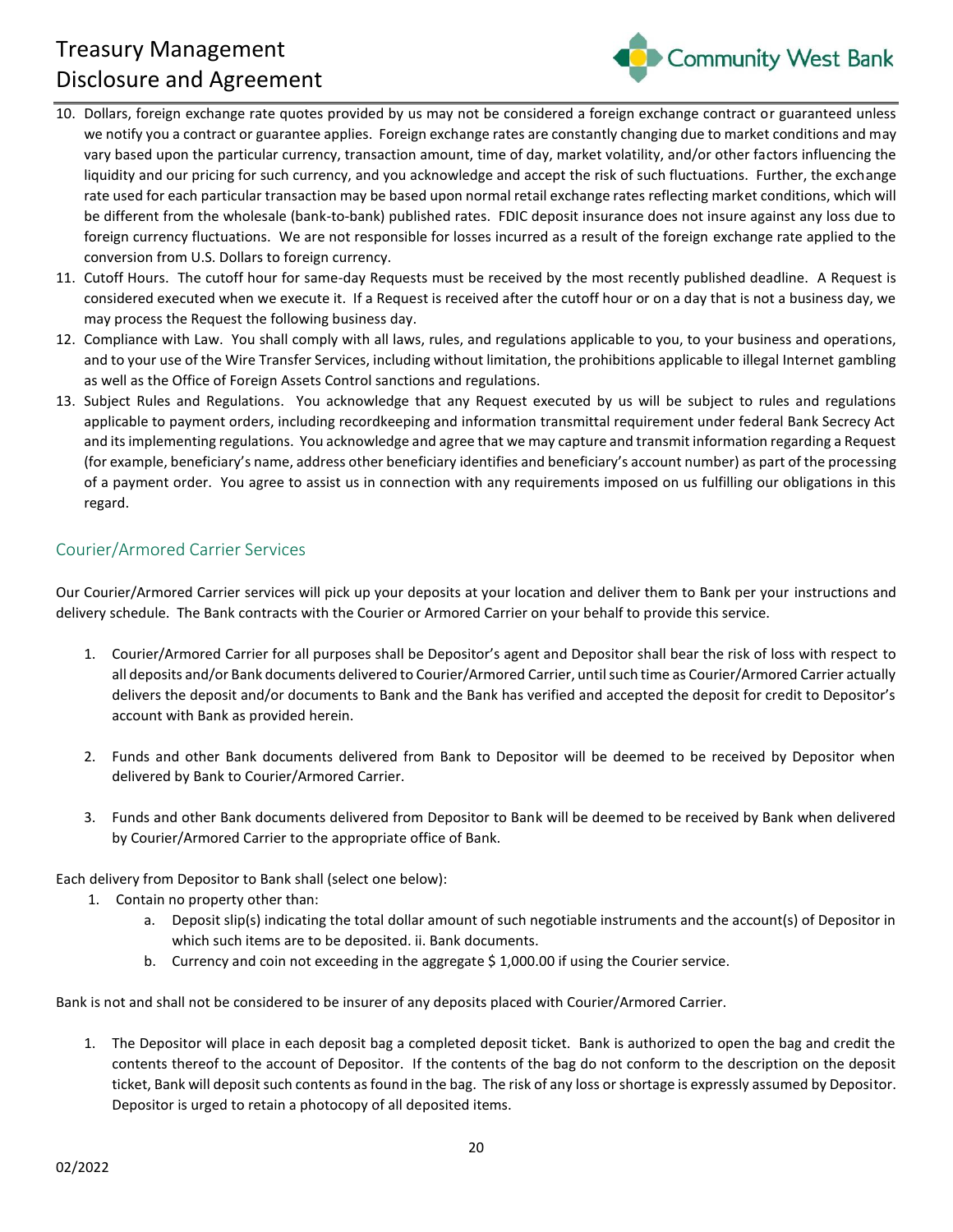

- 2. Upon request, a receipt will be delivered to Depositor on the next scheduled, courier service day. All deposits/transactions can be viewed and verified on the Online Banking site. Please ask your Bank representative for details.
- 3. Depositor shall not deliver to Courier/Armored Carrier any deposits except deposits to the account of depositor. All deposits must be in an approved, undamaged deposit bag furnished by the Bank. No other deposit container will be accepted by the Bank.
- 4. Deposits delivered by Courier/Armored Carrier to Bank shall be opened, verified and credited to Depositor's account on the same business day that it is received by the Bank, unless otherwise notified.
- 5. The Courier/Armored Carrier scheduled arrival time will be determined upon commencement of service. Deposits should be ready for pickup 15 minutes prior to the scheduled arrival time on the day(s) indicated. Depositor agrees that Courier/Armored Carrier will wait no more than 5 minutes after arrival if the deposit is not ready. Depositor will be given advance notification in the event of any change in Courier/Armored Carrier scheduled arrival time.
- 6. The fee for this service may be included in the service charge calculated on Depositor's business checking account. The fees are subject to change at any time. This service and the fees charged may be contingent upon Depositor maintaining specified average monthly balances.
- 7. Bank may terminate this agreement at any time upon written notice, mailed to Depositor at the address given on the Courier/Armored Carrier Services Enrollment Form. Bank may amend the terms of this agreement from time to time on 30 days advance written notice to Depositor.

#### <span id="page-20-0"></span>Lockbox

Our Lockbox Services enable you to direct your clients and debtors to mail remittances to a designated United States Postal Service Post Office Box ("PO Box") for pickup, processing and deposit to your designated accounts by us. We provide you with reports that list the items that were processed from a remittance along with all received correspondence.

Our Lockbox Service provides you with Internet access to search, view and print the images of items that were processed from a remittance, to view and print reports and the ability to download your accounts receivables posting file. At your option, exception items can be displayed for you to review and submit payment instruction online in order for us to post the items.

- 1. You shall authorize us to open a PO Box in your name, to which we shall have exclusive and unrestricted access. Your authorization shall be in such form as shall be acceptable to the United States Postal Service, and you shall be responsible to pay the PO Box rental fee(s).
- 2. We will collect all mail received at the PO Box that is properly addressed to the PO Box on Business Days, according to a schedule established and changed by us from time to time. We will return to the United States Postal Service any mail that is incorrectly delivered to the PO Box.
- 3. We will open all correctly addressed mail and examine it for invoices, cash, checks and other remittances, correspondence and other materials. You agree to instruct your clients and debtors not to remit cash. Although we have no obligation to process remittances containing cash, we may at our discretion remove cash, hold it and create a memorandum to you of the amount thereof.
- 4. Remittances, including checks, drafts, money orders and other instruments (individually "Item" and collectively "Items") will be processed according to the procedures and instructions outlined in the Lockbox Enrollment Form and Lockbox Instructions and Checklist completed and submitted to us by you, unless otherwise specified.
- 5. All Items in proper form may be endorsed by us as permitted by law and deposited to your designated account on the Business Day processed. You warrant that each Item payable to an Authorized Payee may be deposited to your designated account. You may elect to receive a deposit advice daily or otherwise as agreed. Except as otherwise specified, the processing of Items and the availability of funds will be subject to the terms and conditions of the agreement applicable to your designated account and our normal procedures and regulations for deposits.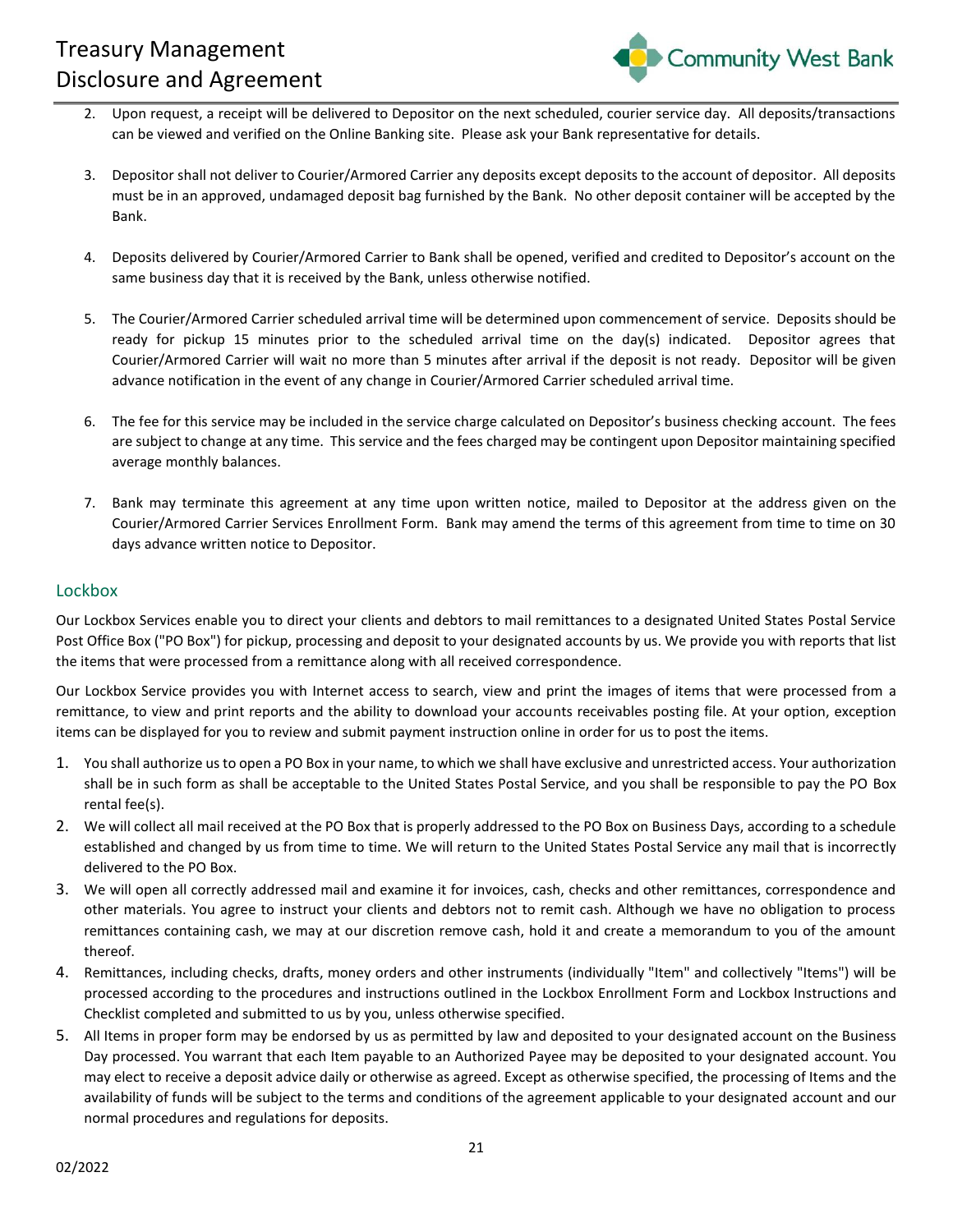

- 6. You will furnish to your clients and debtors, at your expense, all invoices, coupons, envelopes and/or other remittance materials.
- 7. You shall not direct your clients or debtors to mail invoices, coupons and/or remittances to your Box before the start date of this Service as communicated to you by us. Invoices and/or remittances delivered to your Box before the commencement of this Service shall not be processed by us and we shall incur no liability for the non-processing of such invoices, coupons and/or remittances.

#### <span id="page-21-0"></span>Target Balance/Loan Sweep Account

Our Target Balance/Loan Sweep Account ("TBL") Service enables you to consolidate your funds automatically each Business Day from designated CWB Accounts ("Subsidiary Accounts" - SubAccounts) into a designated Concentration Account ("Lead Account"). When checks (individually "Item" and collectively "Items") drawn on a SubAccount are presented for payment, funds are automatically transferred from theLead Account to cover exactly the total amount of the presentment. Deposits made to SubAccountss are also automatically transferred to the Lead Account. You may have several Lead Accounts and SubAccounts in the hierarchy, as well as Loan Accounts (these must be revolving lines of credit and subject to availability). Target balances can be set at each account and will be maintained as long as funds are available in the Sweep hierarchy.

You will maintain Accounts consisting of a Lead Account(s) and Subsidiary Accounts. Each Business Day, we will transfer funds from the Lead Account to the Subsidiary Account(s) or from each Subsidiary Account to the Leadt Account(s), as specified by you on the TBL Enrollment Form, so that the ledger balance in each Subsidiary Account at the close of the Business Day is your predetermined target amount. If there are not sufficient funds in the Lead Account to cover a predetermined target amount on a Subsidiary Account, transfers will only be made up to the amount of the funds available in the Lead Account. You authorize us to execute the funds transfers to or from the designated Subsidiary Account(s) and Lead Account. We will keep the Subsidiary Accounts open even if the Target Balance is zero. We shall not be required to make any transfer from the Lead Account in excess of the available funds therein, and in the event there are not sufficient available funds in the Lead Account to make all of the transfers required, we may allocate the funds among your designated Subsidiary Accounts at our sole discretion.

You shall maintain sufficient available balances in the Lead Account to cover the amounts transferred by us. If the amount of funds available for transfer from the Lead Account or the amount of funds available above the predetermined target amount in the Lead Account is not sufficient to pay all Items presented for payment on any given Business Day, we may return the Items for insufficient funds.

You acknowledge that deposits to the Lead Account and/or Subsidiary Account(s) may not be made available to you until the funds in the deposits are collected, whether or not such funds are transferred to another Account as part of the Service. We determine when funds deposited are made available.

You may issue Items drawn on a Subsidiary Account in excess of the balance in such Account, provided, however, that the aggregate amount of all such Items and other authorized debits to all of the Subsidiary Account(s) and Lead Account do not exceed the available balance in the Lead Account. In the event that the amount of such Items and debits exceed such balance, we may, at our sole discretion, return or refuse any such Item or debit, impose any fee and take any other action authorized under our other agreements with you. If we elect to pay any such check or debit and an overdraft results, you agree to repay the amount of the overdraft and any associated fee(s) to us at once.

For Loan Sweeps, when the available funds in the Lead Account exceed the Target Balance, the Bank shall automatically sweep the available funds over the Target Balance to Loan Account as specified on the TBL Enrollment Form. Conversely, when the available funds in the Lead Account are less than the Target Balance, Bank shall automatically sweep available funds from the Loan Account to cover transactions and to maintain the Target Balance in the Lead Account. Loan Accounts are not swept to or from Subsidiary Accounts.

For the purpose of determining availability of funds in the Loan Account for sweep to the Lead Account, funds will not be available in the event (a) Client is in default under any of the terms and conditions of the Credit Line Agreement, or (b) the resulting amount drawn against the Loan Account would be in excess of the credit limit established by the Credit Line Agreement, or (c) the resulting amount drawn against the Loan Account would exceed the Borrowing Base. In the event of any overdraft on the Lead Account due to the unavailability of funds under this Paragraph, Client agrees to repay the Bank immediately without notice, together with any applicable service charges assessed by the Bank.